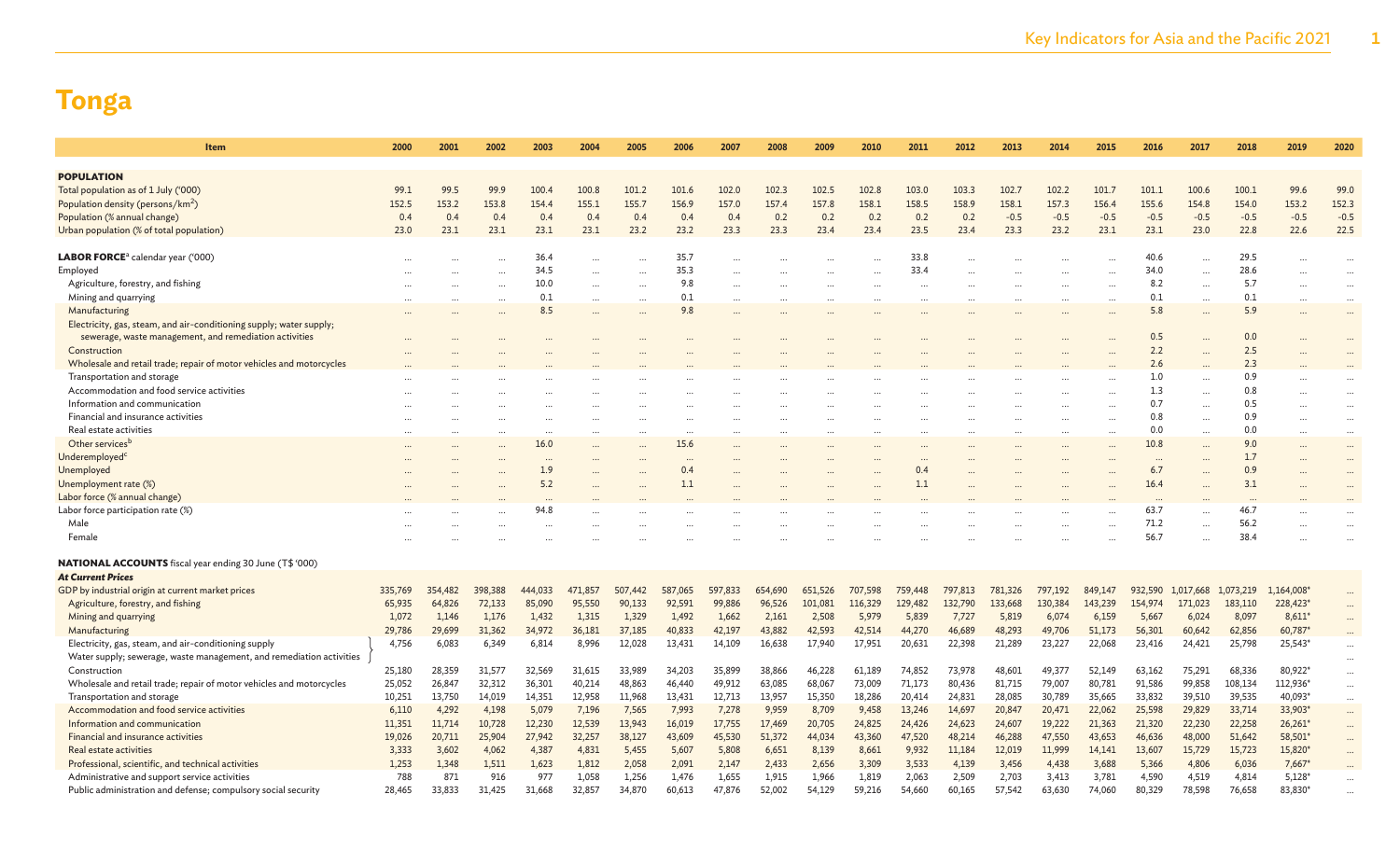| <b>Item</b>                                                                                                        | 2000     | 2001     | 2002      | 2003     | 2004     | 2005     | 2006     | 2007     | 2008      | 2009     | 2010     | 2011     | 2012      | 2013      | 2014      | 2015      | 2016      | 2017      | 2018      | 2019       | 2020      |
|--------------------------------------------------------------------------------------------------------------------|----------|----------|-----------|----------|----------|----------|----------|----------|-----------|----------|----------|----------|-----------|-----------|-----------|-----------|-----------|-----------|-----------|------------|-----------|
|                                                                                                                    |          |          |           |          |          |          |          |          |           |          |          |          |           |           |           |           |           |           |           |            |           |
| Education                                                                                                          | 14,448   | 13.694   | 19.529    | 23,992   | 24,471   | 23.566   | 32,851   | 28,531   | 30,791    | 31,441   | 33,901   | 39,531   | 39,093    | 39,138    | 38,997    | 41,877    | 43,410    | 46,489    | 47,636    | 49.175*    |           |
| Human health and social work activities                                                                            | 5,689    | 5,834    | 6,755     | 6,822    | 7,838    | 8,591    | 11,154   | 10,993   | 12,583    | 13,423   | 14,469   | 16,194   | 14,874    | 16,361    | 18,151    | 19,453    | 25,050    | 27,034    | 27,201    | 27,255     |           |
| Arts, entertainment, and recreation                                                                                | 1,633    | 1,755    | 1,893     | 2,184    | 2,676    | 3,033    | 3,142    | 3,081    | 3,625     | 3,309    | 3,441    | 4,040    | 4,269     | 4,650     | 4,257     | 4,380     | 4,716     | 5,168     | 4,783     | 4,975*     |           |
| Other service activities                                                                                           | 5,600    | 6,030    | 8,113     | 9,713    | 10,736   | 12,045   | 13,185   | 12,476   | 14,612    | 14,379   | 14,154   | 15,935   | 14,227    | 15,525    | 16,871    | 16,203    | 16,301    | 16,893    | 18,406    | 18,537*    | $\cdots$  |
| Activities of households as employers; undifferentiated goods- and                                                 |          |          |           |          |          |          |          |          |           |          |          |          |           |           |           |           |           |           |           |            |           |
| services-producing activities of households for own use<br>Activities of extraterritorial organizations and bodies | 34,461   | 35,841   | 38,678    | 39,966   | 42,961   | 49.095   | 56,750   | 62,673   | 65,301    | 69.815   | 71,330   | 70,002   | 69.879    | 70,417    | 71,868    | 72.184    | 73,357    | 77,122    | 85,364    | 89.066*    |           |
| Gross value added at basic prices                                                                                  | 294,188  | 310,235  | 342,642   | 378,112  | 408.058  | 435.100  | 496.908  | 502.182  | 543,827   | 566,474  | 623,200  | 667.743  | 696.722   | 681.024   | 689.431   | 728,079   | 789,218   | 853,188   | 890,099   | 977,436    |           |
| Taxes on products                                                                                                  | 42.077.6 | 44,848.9 | 55,949.9  | 66.264.3 | 67.980.1 | 75.251.9 | 93.594.2 | 99,605.9 | 112,229.8 | 88,202.6 | 86,437.7 | 93.666.9 | 101,442.8 | 101.148.1 | 107.836.6 | 121.146.2 | 144.011.1 | 165,288.8 | 183,921.4 | 187,431.3* | $\cdots$  |
| Subsidies on products                                                                                              | 496.3    | 601.5    | 203.2     | 343.2    | 4.181.1  | 2.910.0  | 3,437.5  | 3,954.6  | 1,366.7   | 3,151.0  | 2,040.2  | 1,961.3  | 351.0     | 846.6     | 75.0      | 78.4      | 638.      | 808.5     | 801.1     | 858.8*     | $\cdots$  |
| Net factor income from abroad                                                                                      | 4,257    | 1,321    | 7,411     | 1,913    | 4,740    | $-1,234$ | 10,400   | 9,354    | 11,014    | 20,417   | 23,024   | 22,013   | 23,490    | 19,593    | 5,733     | 8,773     | 4,964     | 40,801    | 65,429    | 93,863     | $\cdots$  |
| <b>GNI</b>                                                                                                         | 340,026  | 355,803  | 405,799   | 445,946  | 476,597  | 506.208  | 597,466  | 607,187  | 665,704   | 671,943  | 730,621  | 781.461  | 821,303   | 800,919   | 802.926   | 857,920   | 937,554   | 1,058,469 | 1.138,648 | 1.257.871  | $\cdots$  |
|                                                                                                                    |          |          |           |          |          |          |          |          |           |          |          |          |           |           |           |           |           |           |           |            |           |
| <b>Structure of Output</b> (% of GDP at current basic prices)                                                      |          |          |           |          |          |          |          |          |           |          |          |          |           |           |           |           |           |           |           |            |           |
| Agriculture                                                                                                        | 22.4     | 20.9     | 21.1      | 22.5     | 23.4     | 20.7     | 18.6     | 19.9     | 17.7      | 17.8     | 18.7     | 19.4     | 19.1      | 19.6      | 18.9      | 19.7      | 19.6      | 20.0      | 20.6      | $23.4*$    |           |
| Industry                                                                                                           | 20.7     | 21.0     | 20.6      | 20.0     | 19.1     | 19.4     | 18.1     | 18.7     | 18.7      | 19.3     | 20.5     | 21.8     | 21.6      | 18.2      | 18.6      | 18.1      | 18.8      | 19.5      | 18.5      | $18.0*$    |           |
| Services                                                                                                           | 56.9     | 58.1     | 58.4      | 57.5     | 57.4     | 59.9     | 63.3     | 61.4     | 63.6      | 62.9     | 60.9     | 58.8     | 59.3      | 62.2      | 62.5      | 62.3      | 61.5      | 60.5      | 60.9      | 58.6       | $\ddotsc$ |
|                                                                                                                    |          |          |           |          |          |          |          |          |           |          |          |          |           |           |           |           |           |           |           |            |           |
| Expenditure on GDP at current market prices                                                                        | 335,769  | 354,482  | 398,388   | 444,033  | 471.857  | 507.442  | 587,065  | 597,833  | 654,690   | 651,526  | 707,598  | 759,448  | 797,813   | 781.326   | 797.192   | 849,147   | 932.590   | 1.017.668 | 1,073,219 | 1,164,008* | $\cdots$  |
| Final consumption expenditure                                                                                      | 370,079  | 392,752  | 459,588   | 507,549  | 546,901  | 604,839  | 689,215  | 727,463  | 781,040   | 788,761  | 814,102  | 833,279  | 866,365   | 914,552   | 949,414   | 1,038,634 | 1,091,668 | 1,184,565 | 1,290,795 | 1,348,062* | $\cdots$  |
| Household final consumption                                                                                        | 293,274  | 306,668  | 367,332   | 398,300  | 431,746  | 482,140  | 515,421  | 573,037  | 605,225   | 606,062  | 630,745  | 640,900  | 657,032   | 704,775   | 730,921   | 800,977   | 841,557   | 917,751   | 1,017,467 | 1,041,084* |           |
| <b>NPISHs final consumption</b>                                                                                    | 15,976   | 17,049   | 24,107    | 33,465   | 38,057   | 41,929   | 47,423   | 43,143   | 50,958    | 47,659   | 50,704   | 53,157   | 54,253    | 53,088    | 57,593    | 56,649    | 59,630    | 62,633    | 67,172    | 70,514*    | $\cdots$  |
| Government final consumption                                                                                       | 60,829   | 69,034   | 68,148    | 75,783   | 77,098   | 80,769   | 126.371  | 111,283  | 124,857   | 135,040  | 132,654  | 139,222  | 155,081   | 156,689   | 160,900   | 181,008   | 190,481   | 204,181   | 206,156   | 236,464*   | $\cdots$  |
| Gross capital formation                                                                                            | 68,893   | 86,936   | 99.645    | 93,985   | 98,435   | 114,065  | 124,782  | 130,631  | 138,274   | 165.691  | 209,662  | 270,093  | 293,393   | 187,294   | 180,600   | 215,614   | 230,409   | 283,715   | 265,442   | 295,342*   | $\cdots$  |
| Intellectual property products                                                                                     |          |          | $\cdots$  |          |          |          |          |          |           |          |          |          |           |           |           |           |           |           |           |            |           |
| Gross fixed capital formation                                                                                      | 67,106   | 85,858   | 98.253    | 92,582   | 96.942   | 112.363  | 122,972  | 128,728  | 136,057   | 163.358  | 206,166  | 214.464  | 281.933   | 177,269   | 172,606   | 198,226   | 225,812   | 271,482   | 242,993   | 283,587    | $\cdots$  |
| Public                                                                                                             | $\cdots$ |          |           |          |          |          |          |          |           |          |          |          |           |           |           |           |           |           |           |            | $\cdots$  |
| Private                                                                                                            |          |          |           |          |          |          |          |          |           |          |          |          |           |           |           |           |           |           |           |            | $\ddotsc$ |
| Changes in inventories                                                                                             | 1.787    | 1,079    | 1.392     | 1.403    | 1.493    | 1.702    | 1.810    | 1.902    | 2,216     | 2,333    | 3.496    | 55,630   | 11.460    | 10,025    | 7,994     | 17.388    | 4.597     | 12,233    | 22,449    | 11,755     | $\cdots$  |
| Acquisitions less disposals of valuables                                                                           |          |          |           |          |          |          |          |          |           |          |          |          |           |           |           |           |           |           |           |            |           |
| Exports of goods and services                                                                                      | 51,084   | 47,383   | 72,731    | 86,088   | 92,325   | 90,544   | 85,478   | 73,055   | 104,684   | 88,756   | 88,467   | 123,317  | 136,198   | 159,038   | 135,285   | 144,018   | 202,154   | 225,485   | 229,656   | 255,608    | $\cdots$  |
| Exports of goods                                                                                                   | 21,373   | 12,803   | 23,710    | 38,571   | 40,220   | 42,407   | 21,461   | 25,941   | 26,474    | 18,013   | 20,184   | 24,824   | 28,388    | 25,917    | 32,421    | 37,684    | 55,809    | 45,972    | 31,382    | 35,678*    | $\cdots$  |
| <b>Exports of services</b>                                                                                         | 29,711   | 34,580   | 49,021    | 47,518   | 52,105   | 48.137   | 64,018   | 47,114   | 78,211    | 70,743   | 68,283   | 98,492   | 107,810   | 133,121   | 102,864   | 106,334   | 146,345   | 179,512   | 198,274   | 219,930*   |           |
| Less: Imports of goods and services                                                                                | 155,441  | 173,837  | 221,429   | 239,015  | 256,756  | 296,198  | 304,071  | 334,847  | 370,993   | 395,650  | 412,571  | 475,006  | 486,427   | 488,997   | 461,978   | 547,624   | 590,060   | 669,732   | 709,847   | 758,426*   | $\cdots$  |
| Imports of goods                                                                                                   | 96,209   | 128,057  | 179,617   | 173,197  | 187,357  | 217,055  | 236,218  | 246,566  | 292,327   | 303,798  | 318,630  | 372,575  | 344,686   | 324,922   | 339,941   | 403,635   | 427,313   | 455,436   | 478,472   | 502,922*   |           |
| Imports of services                                                                                                | 59,232   | 45,780   | 41,811    | 65,819   | 69,399   | 79,143   | 67,853   | 88,282   | 78,666    | 91,852   | 93,941   | 102,430  | 141.741   | 164,075   | 122,037   | 143,988   | 162,746   | 214,296   | 231,375   | 255,504*   |           |
| Statistical discrepancy                                                                                            | 1.153    | 1.248    | $-12.146$ | $-4.574$ | $-9.048$ | $-5.808$ | $-8.339$ | 1.532    | 1.685     | 3.968    | 7.937    | 7.765    | $-11.716$ | 9.439     | $-6.128$  | $-1.495$  | $-1.581$  | $-6.364$  | $-2.827$  | 23.422     |           |
| <b>Structure of Demand</b> (% of GDP at current market prices)                                                     |          |          |           |          |          |          |          |          |           |          |          |          |           |           |           |           |           |           |           |            |           |
| Household final consumption                                                                                        | 87.3     | 86.5     | 92.2      | 89.7     | 91.5     | 95.0     | 87.8     | 95.9     | 92.4      | 93.0     | 89.1     | 84.4     | 82.4      | 90.2      | 91.7      | 94.3      | 90.2      | 90.2      | 94.8      | 89.4*      | $\cdots$  |
| Government final consumption                                                                                       | 18.1     | 19.5     | 17.1      | 17.1     | 16.3     | 15.9     | 21.5     | 18.6     | 19.1      | 20.7     | 18.7     | 18.3     | 19.4      | 20.1      | 20.2      | 21.3      | 20.4      | 20.1      | 19.2      | $20.3*$    |           |
| Gross capital formation                                                                                            | 20.5     | 24.5     | 25.0      | 21.2     | 20.9     | 22.5     | 21.3     | 21.9     | 21.1      | 25.4     | 29.6     | 35.6     | 36.8      | 24.0      | 22.7      | 25.4      | 24.7      | 27.9      | 24.7      | $25.4*$    |           |
| Changes in inventories                                                                                             | 0.5      | 0.3      | 0.3       | 0.3      | 0.3      | 0.3      | 0.3      | 0.3      | 0.3       | 0.4      | 0.5      | 7.3      | 1.4       | 1.3       | 1.0       | 2.0       | 0.5       | 1.2       | 2.1       | $1.0^*$    | $\cdots$  |
| Exports of goods and services                                                                                      | 15.2     | 13.4     | 18.3      | 19.4     | 19.6     | 17.8     | 14.6     | 12.2     | 16.0      | 13.6     | 12.5     | 16.2     | 17.1      | 20.4      | 17.0      | 17.0      | 21.7      | 22.2      | 21.4      | $22.0*$    |           |
| Imports of goods and services                                                                                      | 46.3     | 49.0     | 55.6      | 53.8     | 54.4     | 58.4     | 51.8     | 56.0     | 56.7      | 60.7     | 58.3     | 62.5     | 61.0      | 62.6      | 58.0      | 64.5      | 63.3      | 65.8      | 66.1      | $65.2*$    |           |
| Statistical discrepancy                                                                                            | 0.3      | 0.4      | $-3.0$    | $-1.0$   | $-1.9$   | $-1.1$   | $-1.4$   | 0.3      | 0.3       | 0.6      | 1.1      | 1.0      | $-1.5$    | 1.2       | $-0.8$    | $-0.2$    | $-0.2$    | $-0.6$    | $-0.3$    | $2.0*$     |           |
|                                                                                                                    |          |          |           |          |          |          |          |          |           |          |          |          |           |           |           |           |           |           |           |            |           |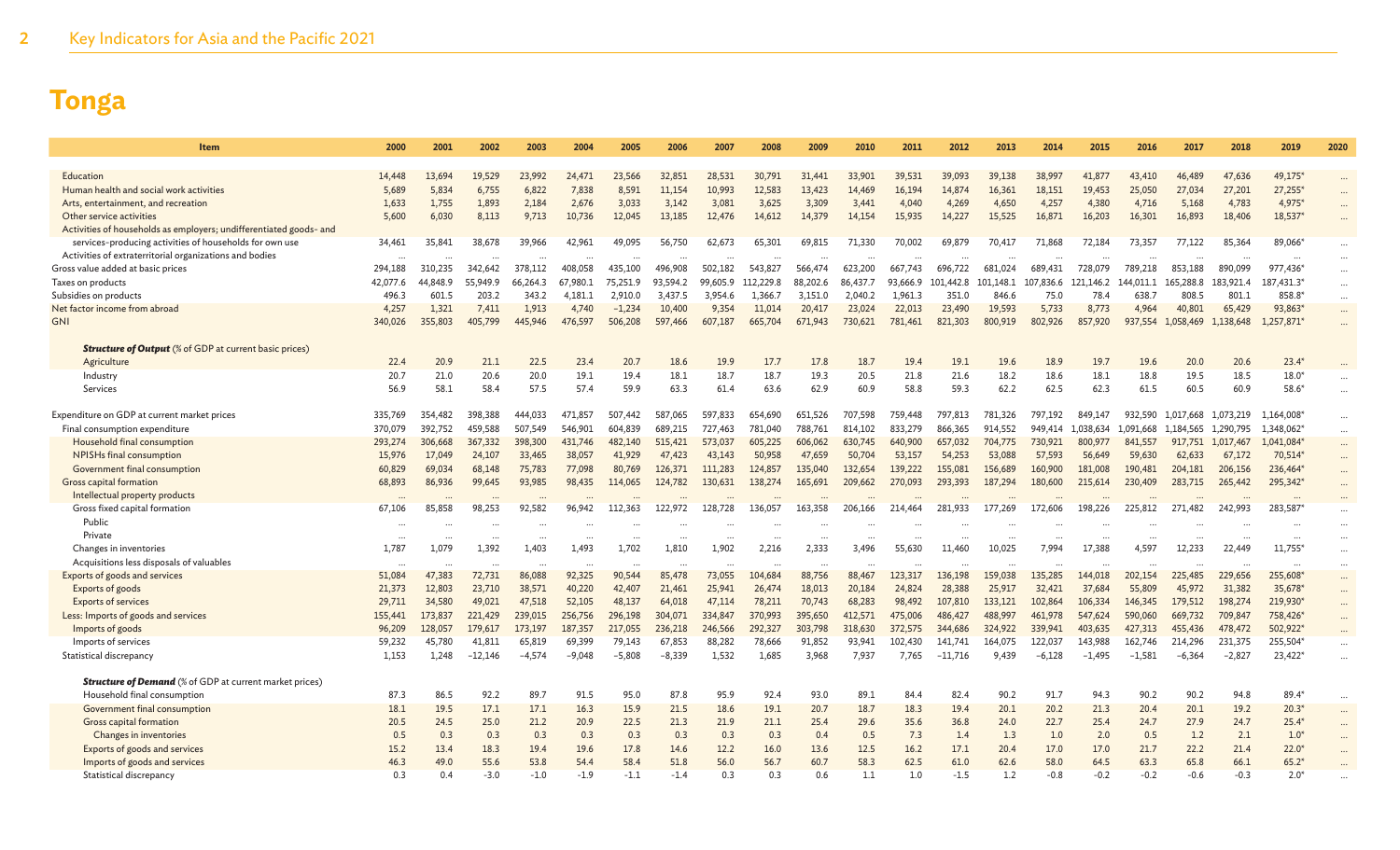| Item                                                                 | 2000       | 2001          | 2002          | 2003          | 2004       | 2005             | 2006             | 2007             | 2008          | 2009             | 2010       | 2011        | 2012          | 2013       | 2014       | 2015          | 2016           | 2017          | 2018       | 2019             | 2020     |
|----------------------------------------------------------------------|------------|---------------|---------------|---------------|------------|------------------|------------------|------------------|---------------|------------------|------------|-------------|---------------|------------|------------|---------------|----------------|---------------|------------|------------------|----------|
|                                                                      |            |               |               |               |            |                  |                  |                  |               |                  |            |             |               |            |            |               |                |               |            |                  |          |
| <b>At Constant Prices</b>                                            |            |               |               |               |            |                  |                  |                  |               |                  |            |             |               |            |            |               |                |               |            |                  |          |
| GDP by industrial origin at 2016/2017 market prices                  | 837,724    | 849.954       | 888,163       | 888,660       | 871,907    | 868,279          | 849,230          | 827,999          | 867,331       | 822,238          | 828,844    | 885,357     | 892,645       | 895,432    | 913.509    | 924,214       | 984,944        | 1.017.668     | 1.020.743  | 1,028,214*       | $\cdots$ |
| Agriculture, forestry, and fishing                                   | 178,557    | 177,893       | 176,243       | 170,693       | 172,530    | 163,831          | 156,984          | 155,397          | 152,834       | 138,691          | 145,187    | 172.332     | 169,655       | 176,358    | 180,801    | 177,649       | 175,426        | 171,023       | 171,660    | 177,794*         |          |
| Mining and quarrying                                                 | 1,552      | 1,659         | 1,496         | 1,777         | 1,756      | 1,743            | 1,711            | 1,835            | 2,296         | 2,665            | 6,352      | 6,204       | 8,210         | 6,183      | 6,454      | 6,544         | 5,838          | 6,024         | 6,882      | $5,300*$         | $\cdots$ |
| Manufacturing                                                        | 56,447     | 56,665        | 57,841        | 59,398        | 61,813     | 58,446           | 56,883           | 52.532           | 51.138        | 50,044           | 50,301     | 51,561      | 52,520        | 53.512     | 53,983     | 55,611        | 59,731         | 60,642        | 60,183     | 57,298           |          |
| Electricity, gas, steam, and air-conditioning supply                 | 14,139     | 14,483        | 15,072        | 16,572        | 17,543     | 18,073           | 19,644           | 19,781           | 20,234        | 19,336           | 18,916     | 19,553      | 19,324        | 19,526     | 20,210     | 20,445        | 22,220         | 24,421        | 24,411     | 27,094*          | $\cdots$ |
| Water supply; sewerage, waste management, and remediation activities |            |               |               |               |            |                  |                  |                  |               |                  |            |             |               |            |            |               |                |               |            |                  |          |
| Construction                                                         | 52,838     | 54,701        | 59,496        | 54,759        | 52,103     | 48,228           | 38,291           | 36,340           | 42,811        | 57,903           | 59,706     | 65,067      | 67,186        | 46,211     | 54,772     | 51,969        | 63,824         | 75,291        | 50,883     | 59,146*          | $\cdots$ |
| Wholesale and retail trade; repair of motor vehicles and motorcycles | 63,766     | 63,782        | 69,818        | 70,825        | 70,089     | 77,319           | 68,751           | 70,267           | 81,135        | 83,246           | 83,104     | 83,536      | 85,357        | 85,410     | 82,682     | 84,822        | 97,388         | 99,858        | 106,117    | 106,574*         |          |
| Transportation and storage                                           | 42,538     | 51,678        | 51,791        | 51,218        | 44,560     | 31,963           | 30,448           | 26,888           | 24,292        | 24,714           | 25,012     | 26,914      | 27,163        | 29,654     | 31,373     | 33,749        | 33,026         | 39,510        | 40,224     | 41,105*          | $\cdots$ |
| Accommodation and food service activities                            | 15,738     | 10,369        | 9,257         | 10,098        | 12,722     | 12,139           | 12,015           | 10,424           | 13,029        | 10,911           | 11,650     | 15,304      | 16,319        | 22,930     | 21,952     | 23,551        | 27,463         | 29,829        | 32,053     | 30,996*          | $\cdots$ |
| Information and communication                                        | 13,082     | 12,555        | 10,400        | 13,735        | 12,544     | 14,041           | 14,808           | 16,121           | 15,874        | 20,155           | 24,592     | 24,531      | 23,850        | 24,414     | 19,460     | 21,968        | 22,405         | 22,230        | 24,331     | 24,421*          | $\cdots$ |
| Financial and insurance activities                                   | 46,036     | 46,580        | 53,759        | 52,775        | 54,491     | 58,566           | 61.913           | 62,378           | 64,161        | 52,514           | 50,490     | 52,291      | 51,565        | 49,955     | 50,521     | 46,339        | 50,134         | 48,000        | 50,141     | $50,216*$        | $\cdots$ |
| Real estate activities                                               | 15,297     | 15,493        | 15,960        | 15,617        | 15,217     | 15,522           | 15,064           | 14,918           | 15,744        | 14,986           | 13,046     | 13,798      | 14,607        | 15,581     | 14,881     | 16,539        | 15,736         | 15,729        | 15,887     | 16,315*          | $\cdots$ |
| Professional, scientific, and technical activities                   | 5,635      | 5,698         | 5,857         | 5,715         | 5,597      | 5,717            | 5,529            | 5,449            | 5,734         | 5,435            | 5,807      | 5,078       | 5,206         | 5,216      | 5,154      | 5,232         | 5,656          | 4,806         | 6,015      | $6,677*$         | $\cdots$ |
| Administrative and support service activities                        | 2.233      | 2,302         | 2,177         | 2,097         | 2,043      | 2,196            | 2,456            | 2,664            | 2,769         | 2,661            | 2,381      | 2,341       | 2,755         | 2,950      | 3,642      | 4,031         | 4,926          | 4,519         | 4,575      | 4,687*           | $\cdots$ |
| Public administration and defense; compulsory social security        | 76,027     | 82,484        | 82,331        | 81,100        | 81,234     | 82,005           | 81,733           | 69,597           | 72,771        | 74,616           | 75,322     | 75,630      | 76,681        | 77,743     | 77,986     | 79,345        | 79,790         | 78,598        | 80,819     | 84,074*          | $\cdots$ |
| Education                                                            | 44.092     | 44,517        | 44,834        | 46,501        | 46,722     | 46,033           | 45,676           | 44,949           | 44,282        | 43,728           | 44,135     | 45,242      | 45,803        | 46,371     | 46,560     | 46,466        | 46,513         | 46,489        | 46,501     | 47,708*          | $\cdots$ |
| Human health and social work activities                              | 14,373     | 13,470        | 16,212        | 15,570        | 17,083     | 17,902           | 14,360           | 15,156           | 16,814        | 17,824           | 17,884     | 21,265      | 18,039        | 21,052     | 21,503     | 20,577        | 24,891         | 27,034        | 28,494     | 27,587*          | $\cdots$ |
| Arts, entertainment, and recreation                                  | 4.175      | 4,183         | 4.101         | 4,274         | 4,686      | 4,831            | 4.670            | 4,356            | 4,677         | 4.048            | 4,139      | 4,586       | 4,688         | 5,076      | 4.543      | 4,670         | 5,061          | 5,168         | 4,545      | $4.548*$         | $\cdots$ |
| Other service activities                                             | 14,315     | 14,372        | 17,582        | 19,009        | 18,802     | 19,187           | 19,598           | 17,638           | 18,850        | 17,589           | 17,029     | 18,085      | 15,622        | 16,947     | 18,004     | 17,277        | 17,493         | 16,893        | 17,491     | 16,944*          | $\cdots$ |
| Activities of households as employers; undifferentiated goods- and   |            |               |               |               |            |                  |                  |                  |               |                  |            |             |               |            |            |               |                |               |            |                  |          |
| services-producing activities of households for own use              | 73,141     | 70,977        | 69.654        | 64,996        | 62,483     | 66,752           | 68,280           | 68,831           | 71,016        | 73,836           | 74,932     | 75,130      | 74,986        | 75,394     | 75,542     | 75,657        | 76,003         | 77,122        | 75,361     | 74,925*          | $\cdots$ |
| Activities of extraterritorial organizations and bodies              |            |               |               |               |            |                  |                  |                  |               |                  |            |             |               |            |            |               |                |               |            |                  |          |
| Gross value added at basic prices                                    | 733,981    | 743,861       | 763,881       | 756,729       | 754,018    | 744,495          | 718,812          | 695,522          | 720,460       | 714,901          | 729,985    | 778,448     | 779,537       | 780,483    | 790,024    | 792,444       | 833,523        | 853,188       | 846,576    | 863,407*         |          |
| Taxes on products                                                    | 104,981.1  | 107.535.7     | 124,734.2     | 132,617.0     | 125.615.2  | 128,762.7        | 135,390.5        | 137,954.1        | 148,681.8     | 111,313.4        | 101.248.7  | 109,195.9   | 113,500.7     | 115,920.0  | 123,570.8  | 131,855.9     | 152.095.6      | 165,288.8     | 174,928.4  | 165,565.4        |          |
| Subsidies on products                                                | 1.238.2    | 1.442.2       | 453.0         | 686.9         | 7,725.9    | 4.979.2          | 4.972.6          | 5,477.2          | 1.810.7       | 3,976.6          | 2,389.8    | 2,286.5     | 392.8         | 970.2      | 85.9       | 85.3          | 674.5          | 808.5         | 761.9      | 758.6            | $\cdots$ |
| Net factor income from abroad                                        |            |               |               |               |            |                  |                  |                  |               |                  |            |             |               |            |            |               |                |               |            |                  |          |
| <b>GNI</b>                                                           |            |               |               |               |            |                  |                  |                  |               |                  |            |             |               |            |            |               |                |               |            |                  |          |
|                                                                      |            |               |               |               |            |                  |                  |                  |               |                  |            |             |               |            |            |               |                |               |            |                  |          |
| <b>Growth of Output</b> (% annual change)<br>GDP                     |            |               |               |               |            |                  |                  |                  | 4.8           |                  |            |             |               |            |            |               |                |               |            |                  |          |
|                                                                      | 3.8<br>4.0 | 1.5<br>$-0.4$ | 4.5<br>$-0.9$ | 0.1<br>$-3.1$ | $-1.9$     | $-0.4$<br>$-5.0$ | $-2.2$           | $-2.5$           |               | $-5.2$<br>$-9.3$ | 0.8<br>4.7 | 6.8<br>18.7 | 0.8           | 0.3<br>4.0 | 2.0<br>2.5 | 1.2<br>$-1.7$ | 6.6            | 3.3<br>$-2.5$ | 0.3<br>0.4 | $0.7*$<br>$3.6*$ |          |
| Agriculture                                                          | $-6.5$     | 2.0           | 5.0           | $-1.0$        | 1.1<br>0.5 | $-5.0$           | $-4.2$<br>$-7.9$ | $-1.0$<br>$-5.2$ | $-1.6$<br>5.4 | 11.6             | 4.1        | 5.3         | $-1.6$<br>3.4 | $-14.8$    | 8.0        | $-0.6$        | $-1.3$<br>12.7 | 9.7           | $-14.4$    | $4.6*$           |          |
| Industry                                                             |            | 1.9           |               |               |            |                  |                  | $-3.5$           |               |                  | 0.7        | 3.2         | $-0.2$        |            |            | 1.4           |                |               |            |                  |          |
| Services                                                             | 5.7        |               | 3.5           | $-0.0$        | $-1.2$     | 1.3              | $-2.0$           |                  | 5.0           | $-1.1$           |            |             |               | 3.5        | $-1.0$     |               | 5.5            | 1.8           | 3.3        | $0.8*$           |          |
| Expenditure on GDP at 2016/2017 market prices                        | 837,724    | 849,954       | 888,163       | 888,660       | 871,907    | 868,279          | 849,230          | 827.999          | 867,331       | 822.238          | 828,844    | 885,357     | 892.645       | 895.432    | 913.509    | 924.214       | 984.944        | 1.017.668     | 1,020,743  | 1,028,214*       |          |
| Final consumption expenditure                                        | 933.146    | 931,413       | 988.704       | 977.159       | 967,964    | 978,614          | 992.484          | 1,002,743        | 1.010.310     | 970,522          | 974,563    | 975,261     | 984.118       | 1.027.391  | 1.043.599  | 1.113.760     | 1.169.707      | 1.184.565     | 1.228.123  | 1,255,766*       | $\cdots$ |
| Household final consumption                                          | 729,021    | 709,189       | 767,956       | 740,683       | 736,303    | 746,682          | 743,550          | 783,145          | 770,961       | 729,346          | 746,413    | 742,886     | 735,916       | 775,738    | 788,330    | 853,186       | 908,721        | 917,751       | 956,071    | 960,686*         |          |
| NPISHs final consumption                                             | 30,700     | 30,882        | 40,427        | 51,820        | 54,134     | 56,421           | 58,986           | 52,336           | 58,729        | 53,258           | 55,815     | 55,906      | 56,029        | 54,910     | 59,123     | 58,328        | 61,615         | 62,633        | 65,638     | 68,665*          | $\cdots$ |
| Government final consumption                                         | 173,424    | 191.342       | 180,322       | 184,656       | 177,527    | 175,512          | 189,947          | 167,262          | 180,620       | 187,918          | 172,335    | 176,469     | 192,173       | 196,743    | 196,146    | 202,247       | 199.371        | 204,181       | 206,414    | 226,415*         | $\cdots$ |
| Gross capital formation                                              | 150,067    | 179,482       | 196,835       | 163,719       | 163,238    | 166,067          | 154,603          | 150,133          | 161,027       | 205,462          | 215,208    | 263,515     | 280,642       | 184,130    | 196,063    | 217,848       | 238,698        | 283,715       | 217,950    | 235,087          | $\cdots$ |
| Intellectual property products                                       |            |               |               |               |            |                  |                  |                  |               |                  |            |             |               |            |            |               |                |               |            |                  | $\cdots$ |
| Gross fixed capital formation                                        | 145,656    | 176,984       | 193,884       | 161,058       | 160,621    | 163,358          | 152,052          | 147,577          | 158,203       | 202,587          | 211,145    | 201,058     | 268,145       | 173,107    | 187,294    | 199,388       | 233,801        | 271,482       | 197,090    | 224,420          | $\cdots$ |
| Public                                                               |            |               |               |               |            |                  |                  |                  |               |                  |            |             |               |            |            |               |                |               |            |                  |          |
| Private                                                              |            |               |               |               |            |                  |                  |                  |               |                  |            |             |               |            |            |               |                |               |            |                  |          |
| Changes in inventories                                               | 4,411      | 2,498         | 2,950         | 2,661         | 2,616      | 2,709            | 2,551            | 2,556            | 2,824         | 2,875            | 4,063      | 62,456      | 12,498        | 11,023     | 8,769      | 18,460        | 4,897          | 12,233        | 20,860     | 10,667           |          |
|                                                                      |            |               |               |               |            |                  |                  |                  |               |                  |            |             |               |            |            |               |                |               |            |                  |          |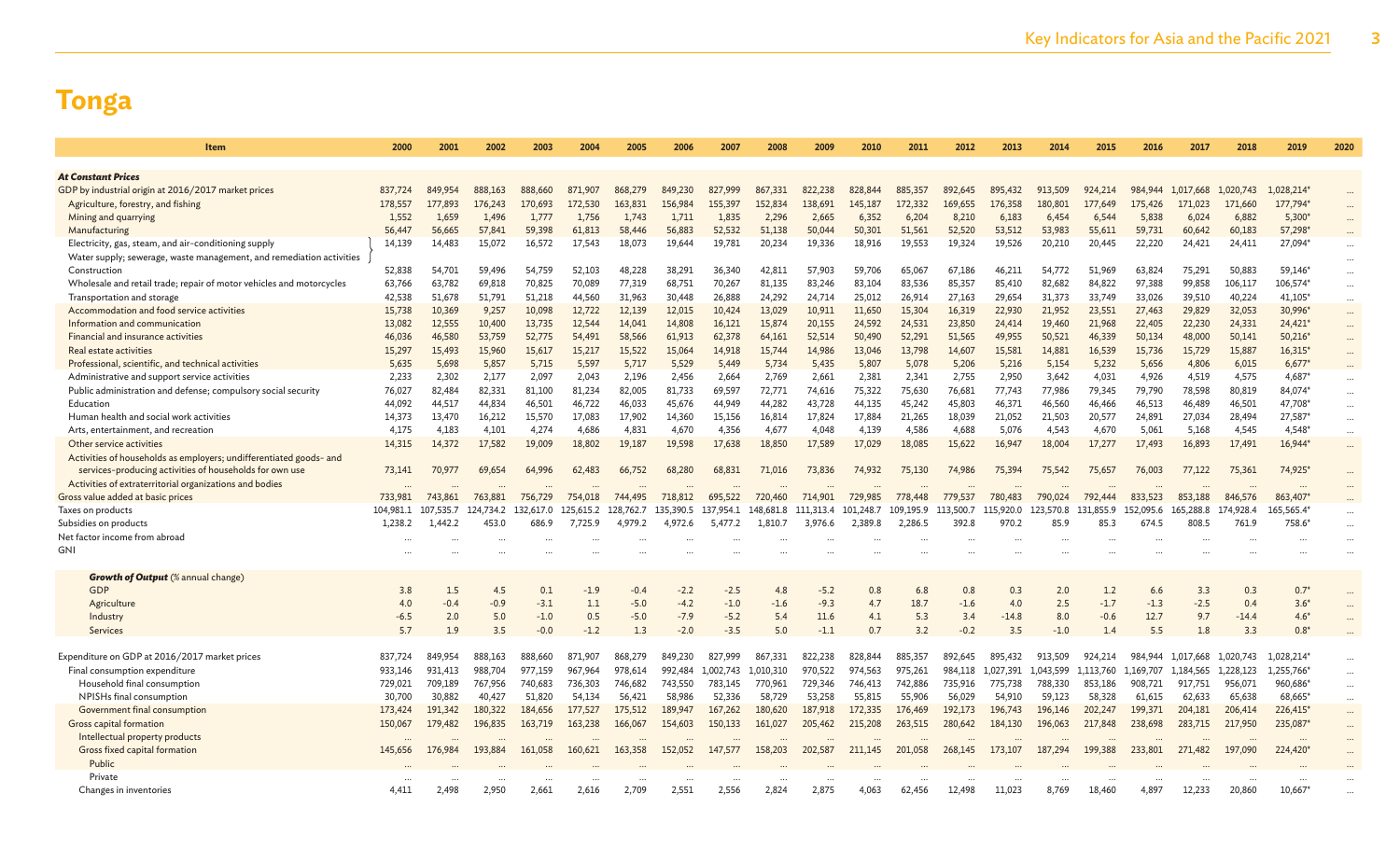| Item                                                                     | 2000              | 2001              | 2002              | 2003              | 2004             | 2005                | 2006                 | 2007             | 2008              | 2009              | 2010              | 2011              | 2012              | 2013              | 2014              | 2015              | 2016              | 2017              | 2018              | 2019                | 2020      |
|--------------------------------------------------------------------------|-------------------|-------------------|-------------------|-------------------|------------------|---------------------|----------------------|------------------|-------------------|-------------------|-------------------|-------------------|-------------------|-------------------|-------------------|-------------------|-------------------|-------------------|-------------------|---------------------|-----------|
|                                                                          |                   |                   |                   |                   |                  |                     |                      |                  |                   |                   |                   |                   |                   |                   |                   |                   |                   |                   |                   |                     |           |
| Acquisitions less disposals of valuables                                 | $\cdots$          |                   |                   |                   |                  |                     |                      |                  |                   |                   |                   |                   |                   |                   |                   |                   |                   |                   |                   |                     |           |
| Exports of goods and services                                            | 159,784           | 142,053           | 173,939           | 188,014           | 166,506          | 157,501             | 144,997              | 125,242          | 139,984           | 131,060           | 118,772           | 153,643           | 150,299           | 171,125           | 174,400           | 188,145           | 239,332           | 225,485           | 228,377           | 220,821*            | $\cdots$  |
| Exports of goods<br><b>Exports of services</b>                           | 55,177<br>104,607 | 40,555<br>101,497 | 51,033<br>122,906 | 79,508<br>108,506 | 66,976<br>99,531 | 71,985<br>85,516    | 41,546<br>103,451    | 50,875<br>74,368 | 43,630<br>96,354  | 28,077<br>102,983 | 24,841<br>93,931  | 42,699<br>110,944 | 36,813<br>113,486 | 35,657<br>135,468 | 49,635<br>124,765 | 57,170<br>130,975 | 72,645<br>166,688 | 45,972<br>179,512 | 32,387<br>195,989 | 33,095<br>187,726   |           |
|                                                                          | 407,393           | 393,768           | 462,810           | 438,378           | 422,659          | 431,545             | 407,922              | 437,101          | 430,067           | 441,291           | 454,602           | 478,799           | 480,982           | 492,594           | 451,374           | 553,531           | 647,110           | 669,732           | 660,559           | 692,353'            |           |
| Less: Imports of goods and services<br>Imports of goods                  | 263,181           | 290,424           | 375,425           | 326,092           | 315,772          | 320,598             | 318,022              | 322,013          | 341.995           | 340,178           | 349,984           | 372,575           | 338,295           | 326,836           | 331,490           | 408,048           | 472,606           | 455,436           | 444,884           | 459,511*            |           |
| Imports of services                                                      | 144,212           | 103,344           | 87,385            | 112,286           | 106,887          | 110,947             | 89,900               | 115,088          | 88,072            | 101,113           | 104,618           | 106,223           | 142,687           | 165,759           | 119,884           | 145,483           | 174,504           | 214,296           | 215,674           | 232,842*            |           |
| Statistical discrepancy                                                  | 2,120             | $-9,226$          | $-8,505$          | $-1,854$          | $-3,142$         | $-2,358$            | $-34,932$            | $-13,019$        | $-13,922$         | $-43,515$         | $-25,097$         | $-28,263$         | $-41,432$         | 5,381             | $-49,179$         | $-42,008$         | $-15,684$         | $-6,364$          | 6,853             | 8,892*              | $\ddotsc$ |
|                                                                          |                   |                   |                   |                   |                  |                     |                      |                  |                   |                   |                   |                   |                   |                   |                   |                   |                   |                   |                   |                     |           |
| <b>Growth of Demand</b> (% annual change)                                |                   |                   |                   |                   |                  |                     |                      |                  |                   |                   |                   |                   |                   |                   |                   |                   |                   |                   |                   |                     |           |
| Household final consumption                                              | 3.4               | $-2.7$            | 8.3               | $-3.6$            | $-0.6$           | 1.4                 | $-0.4$               | 5.3              | $-1.6$            | $-5.4$            | 2.3               | $-0.5$            | $-0.9$            | 5.4               | 1.6               | 8.2               | 6.5               | 1.0               | 4.2               | $0.5*$              | $\ddotsc$ |
| Government final consumption                                             | 1.9               | 10.3              | $-5.8$            | 2.4               | $-3.9$           | $-1.1$              | 8.2                  | $-11.9$          | 8.0               | 4.0               | $-8.3$            | 2.4               | 8.9               | 2.4               | $-0.3$            | 3.1               | $-1.4$            | 2.4               | 1.1               | $9.7*$              | $\cdots$  |
| Gross capital formation                                                  | $-9.4$            | 19.6              | 9.7               | $-16.8$           | $-0.3$           | 1.7                 | $-6.9$               | $-2.9$           | 7.3               | 27.6              | 4.7               | 22.4              | 6.5               | $-34.4$           | 6.5               | 11.1              | 9.6               | 18.9              | $-23.2$           | $7.9*$              | $\ddotsc$ |
| Exports of goods and services                                            | $-5.4$            | $-11.1$           | 22.4              | 8.1               | $-11.4$          | $-5.4$              | $-7.9$               | $-13.6$          | 11.8              | $-6.4$            | $-9.4$            | 29.4              | $-2.2$            | 13.9              | 1.9               | 7.9               | 27.2              | $-5.8$            | 1.3               | $-3.3*$             | $\ddotsc$ |
| Imports of goods and services                                            | $-0.7$            | $-3.3$            | 17.5              | $-5.3$            | $-3.6$           | 2.1                 | $-5.5$               | 7.2              | $-1.6$            | 2.6               | 3.0               | 5.3               | 0.5               | 2.4               | $-8.4$            | 22.6              | 16.9              | 3.5               | $-1.4$            | $4.8*$              |           |
|                                                                          |                   |                   |                   |                   |                  |                     |                      |                  |                   |                   |                   |                   |                   |                   |                   |                   |                   |                   |                   |                     |           |
| <b>Investment Financing at Current Prices</b>                            |                   |                   |                   |                   |                  |                     |                      |                  |                   |                   |                   |                   |                   |                   |                   |                   |                   |                   |                   |                     |           |
| Gross capital formation                                                  | 68.893            | 86,936            | 99.645            | 93.985            | 98,435           | 114,065             | 124,782              | 130.631          | 138,274           | 165.691           | 209.662           | 270.093           | 293.393           | 187,294           | 180,600           | 215,614           | 230,409           | 283.715           | 265,442           | 295,342*            | $\cdots$  |
| Gross national saving                                                    | 47,869            | 62,004            | 69,041            | 65,452            | 73,389           | 58,937              | 78,643               | 61,446           | 84,961            | 84,924            | 109,865           | 124,078           | 164,792           | 121,022           | 120,066           | 86,975            | 145,368           | 212,393           | 198,958           | 304,187             | $\cdots$  |
| Gross domestic saving                                                    | $-34,310$         | $-38,269$         | $-61,199$         | $-63,515$         | $-75,044$        | $-97.397$           | $-102,150$<br>10,400 | 129,630          | $-126,350$        | $-137,235$        | $-106,505$        | $-73,831$         | $-68,552$         | $-133,227$        | $-152,221$        | $-189,487$        | -159,078          | $-166,897$        | $-217,576$        | $-184,054*$         | $\cdots$  |
| Net factor income from abroad<br>Net current transfers from abroad       | 4,257<br>77,922   | 1,321<br>98,952   | 7,411<br>122,829  | 1,913<br>127,055  | 4,740<br>143,693 | $-1,234$<br>157,568 | 170,393              | 9,354<br>181,722 | 11,014<br>200,297 | 20,417<br>201,742 | 23,024<br>193,346 | 22,013<br>175,895 | 23,490<br>209,854 | 19,593<br>234,655 | 5,733<br>266,554  | 8,773<br>267,689  | 4,964<br>299,482  | 40,801<br>338,488 | 65,429<br>351,105 | 93,863*<br>394,378' | $\cdots$  |
|                                                                          |                   |                   |                   |                   |                  |                     |                      |                  |                   |                   |                   |                   |                   |                   |                   |                   |                   |                   |                   |                     | $\ddotsc$ |
| <b>Savings and Investment</b> (% of GDP at current market prices)        |                   |                   |                   |                   |                  |                     |                      |                  |                   |                   |                   |                   |                   |                   |                   |                   |                   |                   |                   |                     |           |
| Gross domestic saving                                                    | $-10.2$           | $-10.8$           | $-15.4$           | $-14.3$           | $-15.9$          | $-19.2$             | $-17.4$              | $-21.7$          | $-19.3$           | $-21.1$           | $-15.1$           | $-9.7$            | $-8.6$            | $-17.1$           | $-19.1$           | $-22.3$           | $-17.1$           | $-16.4$           | $-20.3$           | $-15.8*$            |           |
| Gross national saving                                                    | 14.3              | 17.5              | 17.3              | 14.7              | 15.6             | 11.6                | 13.4                 | 10.3             | 13.0              | 13.0              | 15.5              | 16.3              | 20.7              | 15.5              | 15.1              | 10.2              | 15.6              | 20.9              | 18.5              | $26.1*$             |           |
| Gross capital formation                                                  | 20.5              | 24.5              | 25.0              | 21.2              | 20.9             | 22.5                | 21.3                 | 21.9             | 21.1              | 25.4              | 29.6              | 35.6              | 36.8              | 24.0              | 22.7              | 25.4              | 24.7              | 27.9              | 24.7              | $25.4*$             | $\ddotsc$ |
|                                                                          |                   |                   |                   |                   |                  |                     |                      |                  |                   |                   |                   |                   |                   |                   |                   |                   |                   |                   |                   |                     |           |
| <b>At Current Market Prices (T\$)</b>                                    |                   |                   |                   |                   |                  |                     |                      |                  |                   |                   |                   |                   |                   |                   |                   |                   |                   |                   |                   |                     |           |
| Per capita GDP                                                           | 3,387             | 3,561             | 3,986             | 4,424             | 4,682            | 5,015               | 5,778                | 5,860            | 6,401             | 6,355             | 6,885             | 7,371             | 7,724             | 7,605             | 7,800             | 8,352             | 9,221             | 10,115            | 10,724            | 11,692*             |           |
| Per capita GNI                                                           | 3,430             | 3,575             | 4,060             | 4,444             | 4,729            | 5,003               | 5,880                | 5,951            | 6,509             | 6,554             | 7,109             | 7,585             | 7,952             | 7,795             | 7,856             | 8,438             | 9,270             | 10,521            | 11,377            | 12,635*             |           |
|                                                                          |                   |                   |                   |                   |                  |                     |                      |                  |                   |                   |                   |                   |                   |                   |                   |                   |                   |                   |                   |                     |           |
| <b>PRODUCTION INDEX</b> period averages                                  |                   |                   |                   |                   |                  |                     |                      |                  |                   |                   |                   |                   |                   |                   |                   |                   |                   |                   |                   |                     |           |
| Agriculture; 2014-2016 = 100                                             | 99.6              | 99.6              | 103.0             | 101.0             | 100.7            | 100.8               | 110.1                | 146.1            | 142.1             | 141.7             | 140.6             | 140.0             | 137.3             | 138.2             | 103.3             | 101.9             | 94.8              | 95.5              | 93.5              | 90.8                |           |
|                                                                          |                   |                   |                   |                   |                  |                     |                      |                  |                   |                   |                   |                   |                   |                   |                   |                   |                   |                   |                   |                     |           |
| <b>ENERGY</b> annual values                                              |                   |                   |                   |                   |                  |                     |                      |                  |                   |                   |                   |                   |                   |                   |                   |                   |                   |                   |                   |                     |           |
| Electricity (kWh million)                                                |                   |                   |                   |                   |                  |                     |                      |                  |                   |                   |                   |                   |                   |                   |                   |                   |                   |                   |                   |                     |           |
| Production                                                               | 32                | 36                | 38                | 48                |                  | 51                  | 54                   | 55               | 55                | 51                | 51                | 52                | 51                | 53                | 53                | 55                | 61                | 66                | 65                | 70                  | 71        |
| Consumption                                                              | 32                | 36                | 38                | 34                | 41               | 44                  | 46                   | 46               | 47                | 43                | 40                | 45                | 45                | 48                | 48                | 51                | 57                | 59                | 60                | 64                  | 66        |
| PRICE INDEXES period averages; October 2010 = 100   September 2018 = 100 |                   |                   |                   |                   |                  |                     |                      |                  |                   |                   |                   |                   |                   |                   |                   |                   |                   |                   |                   |                     |           |
| Consumer (national)                                                      | 63.3              | 68.6              | 75.7              | 84.5              | 93.7             | 101.9               | 62.7                 | 66.4             | 73.3              | 74.3              | 76.9              | 81.8              | 82.7              | 83.3              | 85.4              | 84.5              | 86.7              | 93.2              | 98.9              | 100.1               | 99.7      |
| Food and nonalcoholic beverages                                          | 55.6              | 62.1              | 72.6              | 79.5              | 86.8             | 92.0                | 56.6                 | 60.8             | 65.4              | 70.5              | 72.6              | 77.4              | 78.6              | 80.0              | 83.0              | 84.5              | 85.6              | 92.9              | 99.2              | 100.9               | 102.8     |
| Alcoholic beverages, tobacco, and narcotics                              | 45.7              | 47.2              | 48.7              | 60.0              | 75.3             | 78.7                | 35.4                 | 36.3             | 39.3              | 41.2              | 46.6              | 50.5              | 51.0              | 49.7              | 50.0              | 52.9              | 63.9              | 78.4              | 93.3              | 97.7                | 97.9      |
| Clothing and footwear                                                    | 55.7              | 56.8              | 62.1              | 69.2              | 73.4             | $81.5$              | 58.4                 | 61.8             | 66.6              | 69.8              | 69.1              | 72.4              | 72.4              | 72.4              | 82.4              | 89.6              | 95.9              | 96.1              | 99.0              | 102.6               | 109.2     |
| Housing, water, electricity, gas, and other fuels                        | 77.7              | 80.8              | 83.5              | 85.2              | 91.0             | 101.7               | 77.8                 | 81.1             | 83.6              | 87.2              | 85.8              | 83.9              | 83.7              | 84.6              | 85.2              | 85.1              | 86.9              | 95.8              | 99.8              | 100.2               | 95.0      |
| Furnishings, household equipment, and routine household maintenance      | 79.2              | 83.3              | 91.4              | 102.9             | 111.9            | 124.7               | 83.4                 | 91.5             | 101.0             | 95.1              | 95.9              | 98.1              | 99.8              | 99.8              | 100.5             | 94.9              | 95.1              | 98.9              | 99.4              | 101.0               | 102.4     |
|                                                                          |                   |                   |                   |                   |                  |                     |                      |                  |                   |                   |                   |                   |                   |                   |                   |                   |                   |                   |                   |                     |           |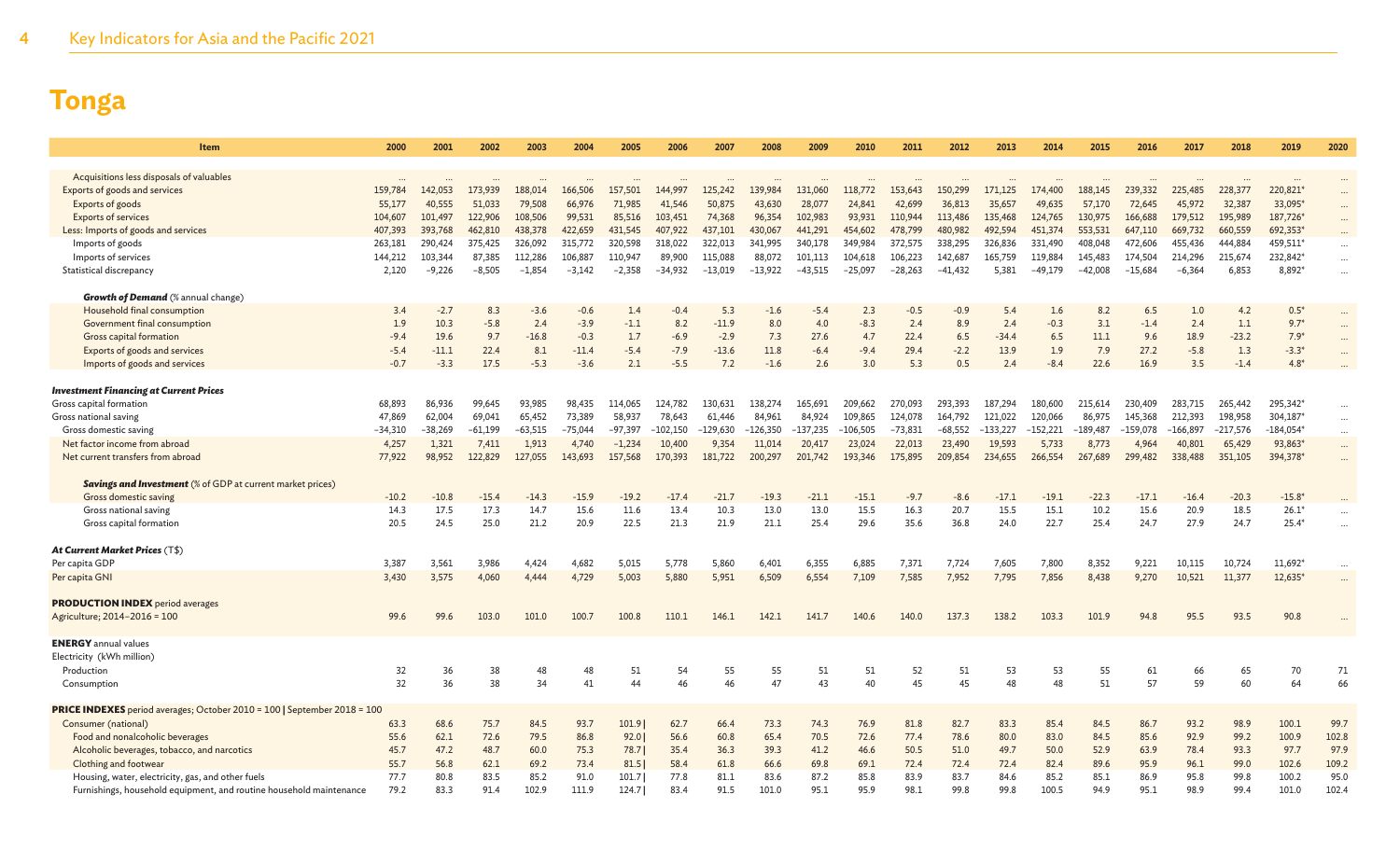| <b>Item</b>                                                                                  | 2000      | 2001      | 2002      | 2003      | 2004      | 2005      | 2006      | 2007                 | 2008      | 2009       | 2010     | 2011       | 2012       | 2013      | 2014       | 2015       | 2016      | 2017       | 2018       | 2019       | 2020       |
|----------------------------------------------------------------------------------------------|-----------|-----------|-----------|-----------|-----------|-----------|-----------|----------------------|-----------|------------|----------|------------|------------|-----------|------------|------------|-----------|------------|------------|------------|------------|
|                                                                                              |           |           |           |           |           |           |           |                      |           |            |          |            |            |           |            |            |           |            |            |            |            |
| Health                                                                                       |           |           |           |           |           |           |           |                      |           |            |          |            |            |           |            |            |           |            | 101.0      | 100.0      | 100.0      |
| Transport                                                                                    | 73.2      | 81.8      | 81.9      | 92.2      | 102.4     | 121.0     | 75.0      | 77.0                 | 95.1      | 83.0       | 87.6     | 98.2       | 98.6       | 98.7      | 98.4       | 86.4       | 83.8      | 90.9       | 98.5       | 96.9       | 92.1       |
| Communication                                                                                | $\cdots$  |           |           |           |           |           |           |                      |           |            |          |            |            |           |            |            |           |            | 106.6      | 100.3      | 100.3      |
| Recreation and culture                                                                       |           |           |           |           |           |           |           |                      |           |            |          |            |            |           |            |            |           |            | 100.0      | 103.6      | 103.6      |
| Education                                                                                    |           |           |           |           |           |           |           |                      |           |            |          |            |            |           |            |            |           |            | 100.0      | 104.2      | 104.8      |
| Restaurants and hotels                                                                       | $\cdots$  |           | $\cdots$  |           |           |           | $\cdots$  | $\ddot{\phantom{a}}$ |           | $\cdots$   |          |            | $\ddotsc$  |           |            | $\cdots$   | $\ddotsc$ | $\ddotsc$  | 100.3      | 108.2      | 108.2      |
| Miscellaneous goods and services <sup>d</sup>                                                | 79.9      | 81.4      | 86.5      | 92.9      | 97.1      | 104.6     | 79.6      | 83.9                 | 91.1      | 93.5       | 89.0     | 91.1       | 91.4       | 91.8      | 94.3       | 94.8       | 101.4     | 100.4      | 100.0      | 99.5       | 100.5      |
| Implicit GDP deflator; 2016/2017 = 100                                                       | 40.1      | 41.7      | 44.9      | 50.0      | 54.1      | 58.4      | 69.1      | 72.2                 | 75.5      | 79.2       | 85.4     | 85.8       | 89.4       | 87.3      | 87.3       | 91.9       | 94.7      | 100.0      | 105.1      | 113.2      | $\cdots$   |
| <b>Price Indexes</b> (% annual change)                                                       |           |           |           |           |           |           |           |                      |           |            |          |            |            |           |            |            |           |            |            |            |            |
| Consumer price index (national)                                                              | 43.5      | 8.3       | 10.4      | 11.6      | 10.9      | 8.8       | $6.2$     | 5.9                  | 10.4      | 1.4        | 3.5      | 6.4        | 1.1        | 0.7       | 2.5        | $-1.1$     | 2.6       | 7.5        | 6.1        | 1.2        | $-0.3$     |
| Food and nonalcoholic beverages price index (national)                                       | 24.2      | 11.8      | 16.8      | 9.5       | 9.2       | 6.0       | 3.0       | 7.4                  | 7.6       | 7.8        | 3.0      | 6.6        | 1.6        | 1.8       | 3.8        | 1.8        | 1.3       | 8.5        | 6.7        | 1.7        | 1.9        |
| Implicit GDP deflator                                                                        | 2.6       | 4.1       | 7.6       | 11.4      | 8.3       | 8.0       | 18.3      | 4.4                  | 4.5       | 4.9        | 7.8      | 0.5        | 4.2        | $-2.4$    | 0.0        | 5.3        | 3.1       | 5.6        | 5.1        | 7.7        |            |
| <b>MONEY AND INTEREST RATES</b> fiscal year ending 30 June (T\$ '000)                        |           |           |           |           |           |           |           |                      |           |            |          |            |            |           |            |            |           |            |            |            |            |
|                                                                                              | 27,820    | 32,998    | 42,365    | 51,629    | 65,823    | 68,729    | 55,702    |                      | 72,560    | 77,908     | 90,090   | 96,931     | 129,042    | 155,545   | 176,005    | 193,700    | 232,735   | 263,649    | 252,313    | 281,881    | 273,213    |
| Money supply (M1)<br>Currency in circulation                                                 | 8,040     | 10,352    | 11,924    | 12,879    | 15,199    | 14,894    | 17,123    | 73,759<br>18,475     | 18,774    | 21,912     | 26,754   | 27,267     | 32,476     | 32,062    | 38,917     | 45,023     | 48,479    | 60,816     | 70,123     | 70,254     | 71,374     |
| Demand deposits (excluding government deposits)                                              | 19,780    | 22,646    | 30,441    | 38,750    | 50,624    | 53,835    | 38,579    | 55,284               | 53,786    | 55,996     | 63,336   | 69,664     | 96,566     | 123,483   | 137,088    | 148,677    | 184,256   | 202,833    | 182,190    | 211,627    | 201,839    |
| Quasi-money                                                                                  | 69,370    | 90,046    | 90,307    | 98,865    | 112,655   | 131,360   | 173,195   | 187,229              | 210,219   | 199,392    | 201,373  | 202,300    | 197,985    | 188,336   | 192,860    | 209,636    | 237,809   | 271,209    | 323,048    | 318,686    | 333,850    |
| Money supply (M2)                                                                            | 97,190    | 123,044   | 132,672   | 150,494   | 178,478   | 200,089   | 228,897   | 260,988              | 282,779   | 277,300    | 291,463  | 299,231    | 327,027    | 343,881   | 368,865    | 403,336    | 470,544   | 534,858    | 575,361    | 600,567    | 607,063    |
| Foreign assets (net)                                                                         | 26,853    | 32,765    | 33,525    | 31,307    | 85,551    | 77,172    | 72,551    | 81,717               | 79,862    | 121,275    | 164,782  | 215,152    | 240,240    | 252,568   | 268,508    | 283,206    | 362,518   | 428,124    | 485,273    | 506,338    | 570,630    |
| Domestic credit                                                                              | 89,183    | 119,090   | 130,203   | 151,331   | 131,826   | 165,513   | 213,466   | 244,984              | 282,225   | 262,171    | 235,038  | 197,491    | 209,097    | 214,314   | 231,085    | 266,823    | 288,843   | 301,897    | 282,891    | 299,542    | 251,896    |
| Claims on government sector (net)                                                            | 3,060     | 9,682     | 3,815     | 13,832    | 346       | $-19,883$ | $-15,135$ | $-9,189$             | $-25,324$ | $-28,890$  | $-9,512$ | $-19,286$  | $-45,171$  | $-27,593$ | $-12,776$  | $-2,461$   | $-28,158$ | $-71,360$  | $-117,018$ | $-130,975$ | $-183,198$ |
| Claims on private sector                                                                     | 86,469    | 107,886   | 125,196   | 138,626   | 133,357   | 189,859   | 233,842   | 260,485              | 311,779   | 302,773    | 252,601  | 227,704    | 247,937    | 229,319   | 230,873    | 250,704    | 301,282   | 371,857    | 397,494    | 427,591    | 432,743    |
| Claims on other financial institutions                                                       | $-346$    | 1,522     | 1,192     | $-1,127$  | $-1,877$  | $-4,463$  | $-5,241$  | $-6,312$             | $-4,230$  | $-11,712$  | $-8,051$ | $-10,928$  | 6,330      | 12,589    | 12,988     | 18,580     | 15,719    | 1,400      | 2,415      | 2,926      | 2,351      |
| Other items                                                                                  | $-18,846$ | $-28,811$ | $-31,056$ | $-32,144$ | $-38,899$ | $-42,596$ | $-57,120$ | -65,713              | $-79,309$ | $-106,146$ | -108,357 | $-113,411$ | $-122,309$ | -123,002  | $-130,728$ | $-146,693$ | -180,818  | $-195,163$ | $-192,802$ | $-205,313$ | $-215,462$ |
|                                                                                              |           |           |           |           |           |           |           |                      |           |            |          |            |            |           |            |            |           |            |            |            |            |
| Money Supply (M2) (% annual change)                                                          | 8.3       | 26.6      | 7.8       | 13.4      | 18.6      | 12.1      | 14.4      | 14.0                 | 8.3       | $-1.9$     | 5.1      | 2.7        | 9.3        | 5.2       | 7.3        | 9.3        | 16.7      | 13.7       | 7.6        | 4.4        | 1.1        |
| <b>M2</b> (% of GDP at current market prices)                                                | 28.9      | 34.7      | 33.3      | 33.9      | 37.8      | 39.4      | 39.0      | 43.7                 | 43.2      | 42.6       | 41.2     | 39.4       | 41.0       | 44.0      | 46.3       | 47.5       | 50.5      | 52.6       | 53.6       | 51.6       | $\ddotsc$  |
| <b>Interest Rates</b> period averages (% per annum)                                          |           |           |           |           |           |           |           |                      |           |            |          |            |            |           |            |            |           |            |            |            |            |
| On deposits                                                                                  |           |           |           |           |           |           |           |                      |           |            |          |            |            |           |            |            |           |            |            |            |            |
| Savings                                                                                      | 3.2       | 3.2       | 3.2       | 3.2       | 3.3       | 3.4       | 3.3       | 3.3                  | 3.3       | 1.8        | 1.5      | 1.6        | 2.1        | 2.2       | 2.2        | 2.5        | 2.5       | 2.4        | 2.4        | 2.5        | 2.6        |
| Time: 6 months                                                                               | 4.2       | 5.1       | 5.1       | 5.1       | 5.6       | 5.6       | 6.3       | 6.3                  | 6.2       | 5.5        | 3.0      | 4.1        | 2.7        | 2.7       | 2.9        | 3.2        | 3.4       | 2.9        | 2.8        | 2.5        | 2.9        |
| 12 months                                                                                    | 5.1       | 5.5       | 5.5       | 5.5       | 6.0       | 5.9       | 6.8       | 6.8                  | 6.5       | 5.5        | 3.0      | 3.4        | 4.3        | 3.6       | 4.6        | 4.9        | 5.3       | 5.4        | 5.2        | 4.8        | 4.8        |
| On loans and discounts                                                                       |           |           |           |           |           |           |           |                      |           |            |          |            |            |           |            |            |           |            |            |            |            |
| Commercial bills                                                                             | 9.0       | 9.0       | 9.0       | 9.0       | 9.5       | 9.0       | 9.4       | 13.9                 | 14.4      | 13.8       | 12.8     | 12.7       | 10.0       | 9.7       |            |            |           |            |            |            |            |
| Export credit <sup>e</sup>                                                                   | 10.5      | 10.5      | 10.5      | 10.0      | 10.0      | 10.0      | 11.0      | 13.1                 | 13.6      | 12.9       | 11.8     | 11.8       | 9.7        | 9.8       |            |            |           |            |            |            |            |
| Other commercial bills                                                                       | 10.0      | 10.5      | 10.5      | 10.4      | 10.4      | 10.3      | 10.8      | 11.5                 | 13.0      | 13.6       | 10.9     | 10.7       | 9.0        | 9.0       |            |            |           |            |            |            |            |
|                                                                                              |           |           |           |           |           |           |           |                      |           |            |          |            |            |           |            |            |           |            |            |            |            |
| <b>GOVERNMENT FINANCE</b> fiscal year ending 30 June (T\$ '000)<br><b>Central Government</b> |           |           |           |           |           |           |           |                      |           |            |          |            |            |           |            |            |           |            |            |            |            |
| Revenue                                                                                      |           |           |           |           |           |           |           |                      |           |            |          |            |            |           |            |            | 360,600   | 439,800    | 457,200    | 485,200    | 578,200    |
| <b>Taxes</b>                                                                                 |           |           |           |           |           |           |           |                      |           |            |          |            |            |           |            |            | 184,600   | 213,300    | 235,400    | 243,000    | 257,100    |
| Taxes on income, profits, and capital gains                                                  |           |           |           |           |           |           |           |                      |           |            |          |            |            |           |            |            | 35,800    | 46,100     | 48,800     | 55,200     | 57,500     |
| Payable by individuals                                                                       |           |           |           |           |           |           |           |                      |           |            |          |            |            |           |            |            |           |            |            |            |            |
| Payable by corporations and other enterprises                                                |           |           |           |           |           |           |           |                      |           |            |          |            |            |           |            |            |           |            |            |            |            |
|                                                                                              |           |           |           |           |           |           |           |                      |           |            |          |            |            |           |            |            |           |            |            |            |            |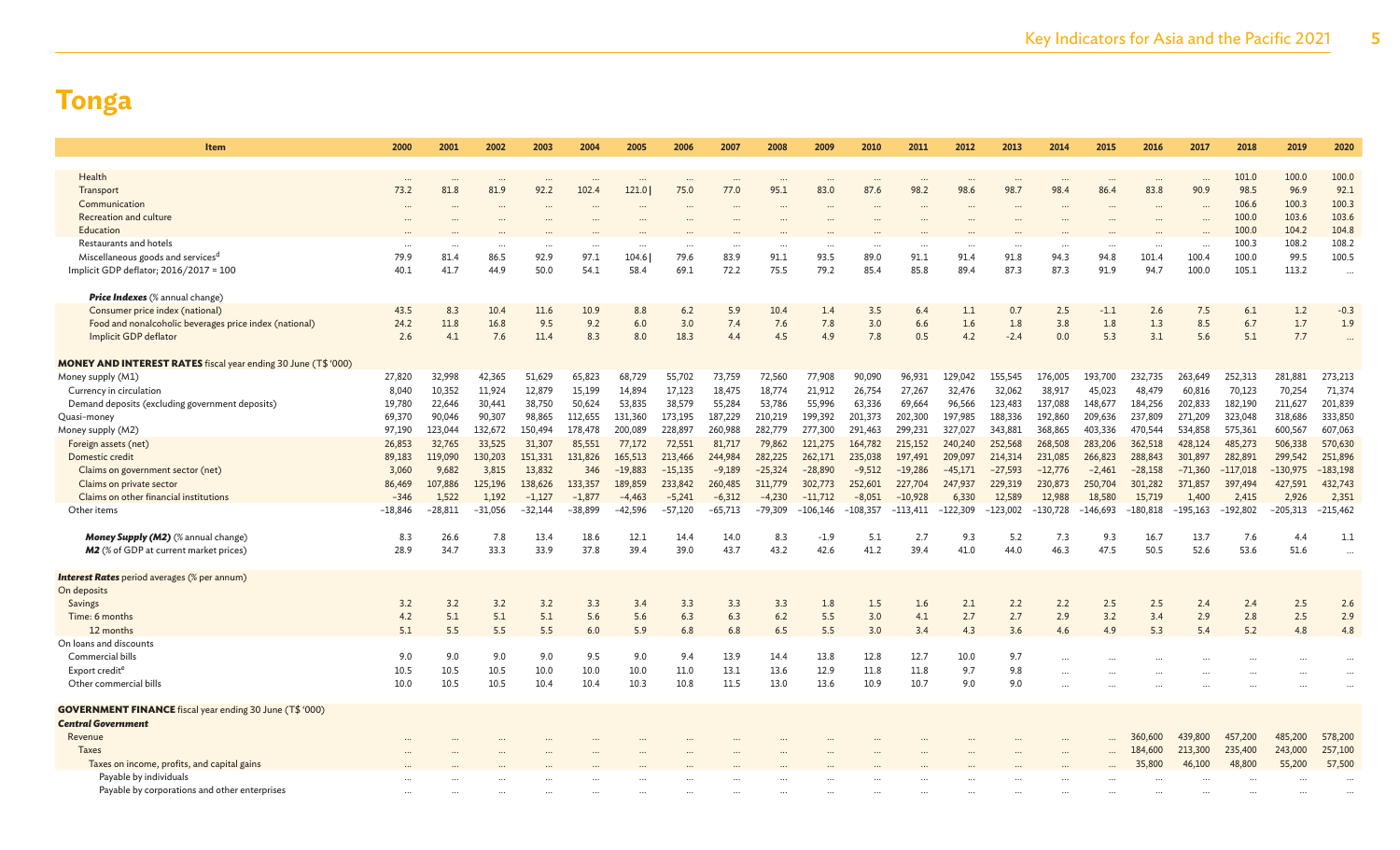6 Key Indicators for Asia and the Pacific 2021

| Item                                                                | 2000 | 2001 | 2002 | 2003 | 2004 | 2005 | 2006 | 2007 | 2008 | 2009 | 2010 | 2011 | 2012 | 2013 | 2014     | 2015                 | 2016                            | 2017     | 2018                | 2019                | 2020                 |
|---------------------------------------------------------------------|------|------|------|------|------|------|------|------|------|------|------|------|------|------|----------|----------------------|---------------------------------|----------|---------------------|---------------------|----------------------|
| Other taxes on income, profits, and capital gains                   |      |      |      |      |      |      |      |      |      |      |      |      |      |      |          |                      |                                 |          |                     |                     |                      |
| Taxes on payroll and workforce                                      |      |      |      |      |      |      |      |      |      |      |      |      |      |      |          |                      |                                 |          |                     |                     |                      |
| Taxes on property                                                   |      |      |      |      |      |      |      |      |      |      |      |      |      |      |          |                      | 300                             | 300      | 300                 | 300                 | 400                  |
| Taxes on goods and services                                         |      |      |      |      |      |      |      |      |      |      |      |      |      |      |          |                      | 128,600                         | 142,900  | 157,600             | 155,300             | 170,700              |
| Taxes on international trade and transaction                        |      |      |      |      |      |      |      |      |      |      |      |      |      |      |          |                      | 19,900                          | 24,000   | 28,700              | 32,200              | 28,500               |
| Other taxes                                                         |      |      |      |      |      |      |      |      |      |      |      |      |      |      |          |                      |                                 |          |                     |                     |                      |
| Social contributions                                                |      |      |      |      |      |      |      |      |      |      |      |      |      |      |          |                      |                                 |          |                     |                     |                      |
| Grants                                                              |      |      |      |      |      |      |      |      |      |      |      |      |      |      |          | $\cdots$             | $\ddot{\phantom{a}}$<br>146,000 | 196,400  | $\cdots$<br>190,800 | $\cdots$<br>212,500 | 272,600              |
| Other revenue                                                       |      |      |      |      |      |      |      |      |      |      |      |      |      |      |          | $\cdots$             | 30,100                          | 30,100   | 31,000              | 29,600              | 48,600               |
| Expense                                                             |      |      |      |      |      |      |      |      |      |      |      |      |      |      | $\cdots$ |                      | 284,600                         | 298,600  | 336,500             | 352,200             | 456,300              |
| Compensation of employees                                           |      |      |      |      |      |      |      |      |      |      |      |      |      |      |          |                      | 127,300                         | 129,600  | 127,500             | 134,500             | 162,200              |
| Use of goods and services                                           |      |      |      |      |      |      |      |      |      |      |      |      |      |      | $\cdots$ |                      | 107,300                         | 116,900  | 152,300             | 151,000             | 228,100              |
| Consumption of fixed capital                                        |      |      |      |      |      |      |      |      |      |      |      |      |      |      |          | $\ddot{\phantom{a}}$ | $\ddotsc$                       |          |                     |                     |                      |
| Interest                                                            |      |      |      |      |      |      |      |      |      |      |      |      |      |      |          |                      | 7,900                           | 8,300    | $\cdots$<br>8,300   | $\cdots$<br>8,000   | 7,900                |
| <b>Subsidies</b>                                                    |      |      |      |      |      |      |      |      |      |      |      |      |      |      |          |                      | 600                             | 800      | 800                 | 900                 | 900                  |
| Grants                                                              |      |      |      |      |      |      |      |      |      |      |      |      |      |      |          |                      | 3,700                           | 3,200    | 5,100               | 2,900               | 4,300                |
| Social benefits                                                     |      |      |      |      |      |      |      |      |      |      |      |      |      |      |          |                      | 20,800                          | 21,800   | 23,000              | 25,300              | 26,800               |
| Other expense                                                       |      |      |      |      |      |      |      |      |      |      |      |      |      |      |          |                      | 16,900                          | 18,000   | 19,400              | 29,600              | 26,100               |
| Net operating balance                                               |      |      |      |      |      |      |      |      |      |      |      |      |      |      |          | $\cdots$<br>$\cdots$ | $\ddotsc$                       | $\cdots$ |                     | $\cdots$            | $\ddot{\phantom{a}}$ |
| Gross operating balance                                             |      |      |      |      |      |      |      |      |      |      |      |      |      |      |          |                      | 76,000                          | 141,200  | $\cdots$<br>120,700 | 132,900             | 121,900              |
| <b>Transactions in Nonfinancial Assets</b>                          |      |      |      |      |      |      |      |      |      |      |      |      |      |      | $\cdots$ | $\ldots$             |                                 |          |                     |                     |                      |
| Net/gross investment in nonfinancial assets                         |      |      |      |      |      |      |      |      |      |      |      |      |      |      |          |                      | 62,400                          | 104,900  | 89,300              | 96,600              | 111,700              |
| <b>Fixed assets</b>                                                 |      |      |      |      |      |      |      |      |      |      |      |      |      |      |          |                      | 62,300                          | 104,700  | 89,200              | 96,100              | 110,900              |
| Inventories                                                         |      |      |      |      |      |      |      |      |      |      |      |      |      |      |          |                      |                                 |          |                     |                     |                      |
| Valuables                                                           |      |      |      |      |      |      |      |      |      |      |      |      |      |      |          |                      |                                 |          |                     |                     |                      |
| Nonproduced assets                                                  |      |      |      |      |      |      |      |      |      |      |      |      |      |      |          |                      | 100                             | 200      | 100                 | 500                 | 800                  |
| Expenditure                                                         |      |      |      |      |      |      |      |      |      |      |      |      |      |      |          | $\ddotsc$            | 347,000                         | 403,500  | 425,900             | 448,800             | 568,000              |
| Net lending/Net borrowing                                           |      |      |      |      |      |      |      |      |      |      |      |      |      |      |          |                      | 13,600                          | 36,300   | 31,300              | 36,300              | 10,200               |
| Primary balance                                                     |      |      |      |      |      |      |      |      |      |      |      |      |      |      |          |                      | 21,500                          | 44,600   | 39,600              | 44,300              | 18,100               |
| <b>Transactions in Financial Assets and Liabilities (Financing)</b> |      |      |      |      |      |      |      |      |      |      |      |      |      |      |          |                      |                                 |          |                     |                     |                      |
| Net acquisition of financial assets                                 |      |      |      |      |      |      |      |      |      |      |      |      |      |      |          |                      | 28,000                          | 48,900   | 17,200              | 22,900              | 20,800               |
| Domestic                                                            |      |      |      |      |      |      |      |      |      |      |      |      |      |      |          |                      | 28,000                          | 48,900   | 17,200              | 22,900              | 20,800               |
| External                                                            |      |      |      |      |      |      |      |      |      |      |      |      |      |      |          |                      |                                 |          |                     |                     |                      |
| Net incurrence of liabilities                                       |      |      |      |      |      |      |      |      |      |      |      |      |      |      |          |                      | 14,300                          | 12,600   | $-5,400$            | 13,400              | $-10,600$            |
| Domestic                                                            |      |      |      |      |      |      |      |      |      |      |      |      |      |      |          |                      | 12,700                          | 2,700    | 1,100               | $\Omega$            | 900                  |
| External                                                            |      |      |      |      |      |      |      |      |      |      |      |      |      |      |          | $\cdots$             | 1,600                           | 9,900    | $-6,500$            | $-13,400$           | $-11,500$            |
|                                                                     |      |      |      |      |      |      |      |      |      |      |      |      |      |      |          |                      |                                 |          |                     |                     |                      |
| <b>Government Finance</b> (% of GDP at current market prices)       |      |      |      |      |      |      |      |      |      |      |      |      |      |      |          |                      |                                 |          |                     |                     |                      |
| Revenue                                                             |      |      |      |      |      |      |      |      |      |      |      |      |      |      |          |                      | 38.7                            | 43.2     | 42.6                | 41.7                | $\ddotsc$            |
| <b>Taxes</b>                                                        |      |      |      |      |      |      |      |      |      |      |      |      |      |      | $\cdots$ | $\cdots$             | 19.8                            | 21.0     | 21.9                | 20.9                |                      |
| Taxes payable by individuals                                        |      |      |      |      |      |      |      |      |      |      |      |      |      |      |          |                      |                                 |          |                     |                     |                      |
| Taxes payable by corporations and other enterprises                 |      |      |      |      |      |      |      |      |      |      |      |      |      |      |          |                      |                                 |          | $\cdots$            | $\cdots$            |                      |
| Expenditure                                                         |      |      |      |      |      |      |      |      |      |      |      |      |      |      |          |                      | 37.2                            | 39.6     | 39.7                | 38.6                |                      |
| Net lending/Net borrowing                                           |      |      |      |      |      |      |      |      |      |      |      |      |      |      |          |                      | 1.5                             | 3.6      | 2.9                 | 3.1                 |                      |
| Primary balance                                                     |      |      |      |      |      |      |      |      |      |      |      |      |      |      |          |                      | 2.3                             | 4.4      | 3.7                 | 3.8                 |                      |
|                                                                     |      |      |      |      |      |      |      |      |      |      |      |      |      |      |          |                      |                                 |          |                     |                     |                      |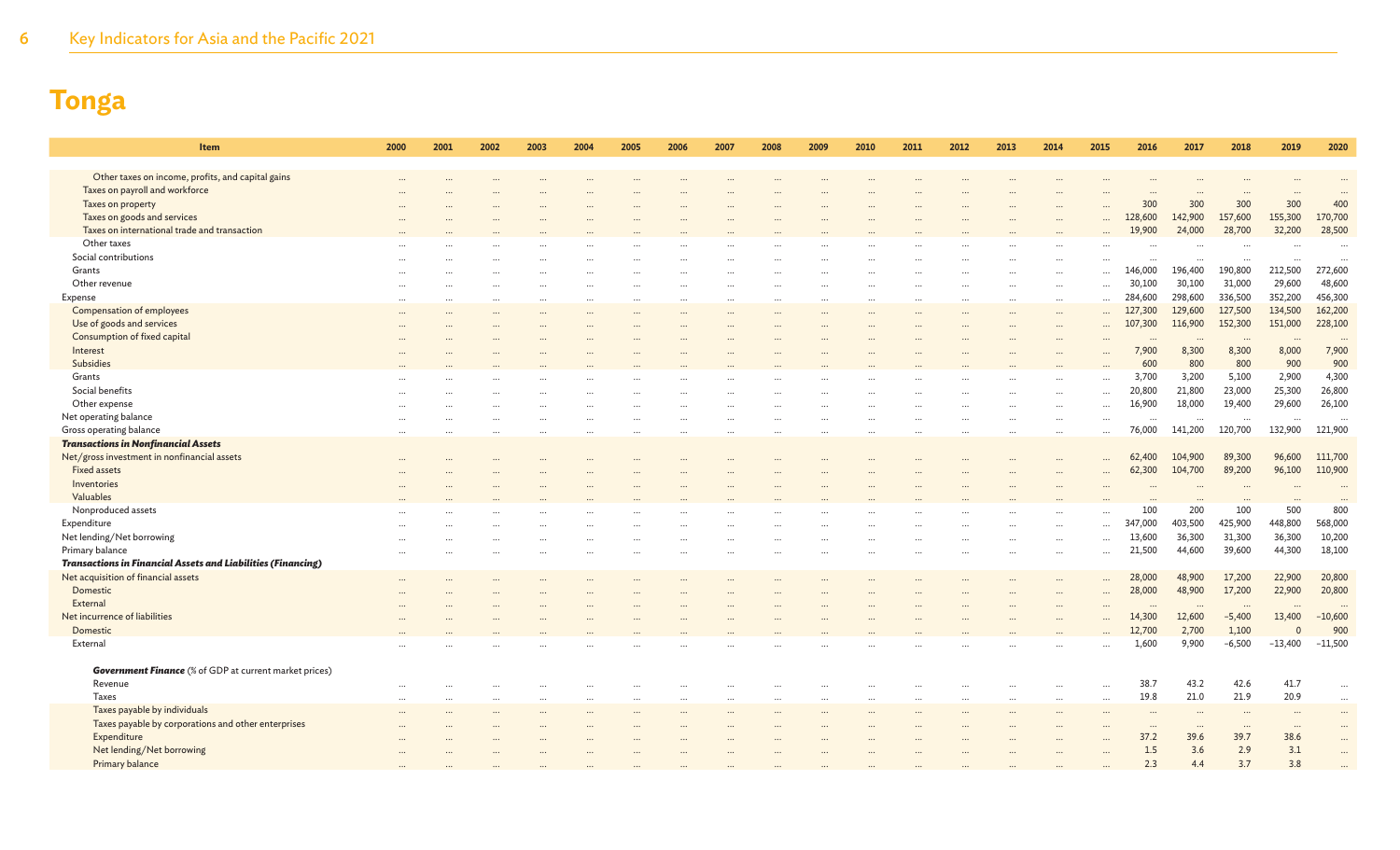| Item                                                                            | 2000       | 2001       | 2002       | 2003       | 2004       | 2005       | 2006       | 2007       | 2008                 | 2009       | 2010       | 2011       | 2012       | 2013       | 2014       | 2015       | 2016       | 2017       | 2018       | 2019       | 2020      |
|---------------------------------------------------------------------------------|------------|------------|------------|------------|------------|------------|------------|------------|----------------------|------------|------------|------------|------------|------------|------------|------------|------------|------------|------------|------------|-----------|
|                                                                                 |            |            |            |            |            |            |            |            |                      |            |            |            |            |            |            |            |            |            |            |            |           |
| <b>EXTERNAL TRADE</b> calendar year (T\$ '000)                                  |            |            |            |            |            |            |            |            |                      |            |            |            |            |            |            |            |            |            |            |            |           |
| Exports, fob                                                                    | 16,065     | 14,672     | 30,584     | 34,865     | 30,922     | 19,759     | 19,326     | 16,716     | 18,392               | 15,585     | 15,632     | 27,231     | 26,757     | 25,051     | 35,006     | 37,306     | 47,540     | 41,617     | 29,019     | 46,368     |           |
| Imports, cif                                                                    | 123,145    | 155,092    | 195,130    | 199,214    | 206,380    | 234,512    | 235,693    | 281,032    | 324,445              | 291,926    | 301,754    | 332,210    | 342,742    | 351,628    | 404,122    | 440,350    | 507,420    | 523,975    | 509,867    | 611,841    |           |
| Trade balance                                                                   | $-107,080$ | $-140,420$ | $-164,546$ | $-164,349$ | $-175,458$ | $-214,753$ | $-216,367$ | $-264,316$ | $-306,053$           | $-276,340$ | $-286,122$ | $-304,979$ | $-315,985$ | $-326,576$ | $-369,116$ | $-403,045$ | $-459,880$ | $-482,358$ | $-480,848$ | $-565,473$ | $\cdots$  |
|                                                                                 |            |            |            |            |            |            |            |            |                      |            |            |            |            |            |            |            |            |            |            |            |           |
| <b>External Trade</b> (% annual change)                                         |            |            |            |            |            |            |            |            |                      |            |            |            |            |            |            |            |            |            |            |            |           |
| Exports                                                                         | $-19.8$    | -8.7       | 108.5      | 14.0       | $-11.3$    | $-36.1$    | $-2.2$     | $-13.5$    | 10.0                 | $-15.3$    | 0.3        | 74.2       | $-1.7$     | -6.4       | 39.7       | 6.6        | 27.        | $-12.5$    | $-30.3$    | 59.8       | $\ddotsc$ |
| Imports                                                                         | 5.7        | 25.9       | 25.8       | 2.1        | 3.6        | 13.6       | 0.5        | 19.2       | 15.4                 | $-10.0$    | 3.4        | 10.1       | 3.2        | 2.6        | 14.9       | 9.0        | 15.2       | 3.3        | $-2.7$     | 20.0       | $\cdots$  |
| <b>Direction of Trade</b> calendar year (\$ million)                            |            |            |            |            |            |            |            |            |                      |            |            |            |            |            |            |            |            |            |            |            |           |
| Exports, total                                                                  | 255.3      | 193.8      | 208.6      | 77.9       | 68.5       | 44.9       | 42.9       | 55.5       | 40.6                 | 35.6       | 37.4       | 55.0       | 38.0       | 28.0       | 112.4      | 106.7      | 147.5      | 139.7      | 129.2      | 335.5      | 251.4     |
| 1. New Zealand                                                                  | 1.2        | 1.0        | 1.6        | 1.3        | 3.1        | 1.3        | 1.4        | 2.7        | 3.1                  | 2.0        | 1.4        | 2.8        | 4.1        | 4.2        | 32.6       | 31.4       | 43.4       | 41.1       | 45.2       | 85.1       | 53.9      |
| 2. United States                                                                | 2.3        | 0.4        | 4.0        | 6.3        | 3.0        | 2.4        | 2.4        | 2.5        | 2.0                  | 1.2        | 1.3        | 1.6        | 2.1        | 1.8        | 25.3       | 24.4       | 33.8       | 32.0       | 30.9       | 60.1       | 40.4      |
| 3. Australia                                                                    | 0.3        | 0.2        | 0.2        | 0.2        | 0.4        | 0.3        | 0.4        | 0.6        | 0.6                  | 0.7        | 0.3        | 1.3        | 1.9        | 1.8        | 25.2       | 24.4       | 33.8       | 32.0       | 21.8       | 25.9       | 13.6      |
| 4. Taipei, China                                                                | 246.4      | 187.0      | 194.9      | 61.5       | 52.9       | 34.9       | 33.3       | 47.7       | 31.8                 | 27.8       | 29.2       | 42.1       | 22.9       | 14.5       | 16.0       | 14.7       | 20.4       | 19.3       | 2.5        | 34.9       | 31.7      |
| 5. Korea, Republic of                                                           | 0.0        | $\cdots$   | 0.0        | 0.1        | 1.1        | 0.0        | 0.8        | 0.2        | 0.2                  | 0.2        | 0.0        | 0.8        | 1.2        | 1.3        | 0.3        | $\ldots$   |            |            | 12.7       | 38.7       | 42.9      |
| 6. Japan                                                                        | 4.0        | 3.4        | 5.9        | 7.1        | 6.9        | 5.2        | 3.9        | $1.1\,$    | 1.2                  | 0.3        | 0.9        | 3.0        | 2.0        | 1.9        | 9.0        | 8.6        | 11.9       | 11.2       | 7.4        | 30.9       | 26.3      |
| 7. Viet Nam                                                                     | $\cdots$   | $\cdots$   |            | $\cdots$   |            |            | $\cdots$   |            |                      | $\cdots$   |            | 0.0        | 0.0        | $\ddots$   | 0.1        | $\cdots$   |            |            | $\cdots$   | 20.8       | 21.3      |
| 8. Thailand                                                                     | 0.0        | $\cdots$   | $\ddots$   | $\cdots$   |            | 0.0        | $\cdots$   | $\cdots$   | $\ddot{\phantom{0}}$ | $\cdots$   | $\cdots$   | 0.0        | 0.0        | $\cdots$   | 0.0        | $\cdots$   | $\ddotsc$  | $\ddotsc$  | 0.2        | 23.9       | 15.8      |
| 9. China, People's Republic of                                                  | 0.0        | 0.0        | 0.0        | 0.0        | 0.1        | 0.0        | $\cdots$   | 0.1        | 0.1                  | 0.1        | 0.0        | 0.0        | 0.0        | 0.0        | 1.2        | 1.2        | 1.7        | 1.6        | 2.2        | 5.4        | 2.8       |
| 10. Fiji                                                                        | 0.1        | 0.0        | 0.2        | 0.1        | 0.1        | 0.1        | 0.1        | 0.0        | 0.1                  | 0.0        | 0.0        | 0.5        | 0.7        | 0.2        | 1.3        | 1.2        | 1.7        | 1.6        | 2.2        | 3.0        | 1.6       |
| Imports, total                                                                  | 73.0       | 76.3       | 92.6       | 95.4       | 107.4      | 123.4      | 119.4      | 146.1      | 170.1                | 148.3      | 162.8      | 197.4      | 204.6      | 205.2      | 2,138.6    | 2,178.1    | 1.284.5    | 378.5      | 227.5      | 232.6      | 125.3     |
| 1. New Zealand                                                                  | 25.5       | 32.2       | 35.2       | 37.5       | 38.3       | 46.0       | 38.6       | 48.1       | 47.0                 | 44.0       | 50.6       | 58.4       | 59.7       | 56.0       | 699.7      | 714.7      | 421.5      | 124.2      | 67.8       | 63.0       | 38.2      |
| 2. Singapore                                                                    | 0.5        | 0.2        | 0.2        | 0.1        | 1.8        | 2.9        | 2.3        | 30.4       | 42.7                 | 26.6       | 32.5       | 43.1       | 45.7       | 51.3       | 373.0      | 379.9      | 224.0      | 66.0       | 44.1       | 44.1       | 30.7      |
| 3. United States                                                                | 7.2        | 6.2        | 10.4       | 7.8        | 9.0        | 10.8       | 11.4       | 14.5       | 15.6                 | 18.7       | 20.6       | 23.3       | 25.8       | 22.3       | 226.7      | 231.3      | 136.4      | 40.2       | 22.6       | 26.4       | 13.2      |
| 4. China, People's Republic of                                                  | 1.3        | 0.8        | 3.0        | 2.4        | 6.6        | 4.4        | 5.6        | 8.9        | 7.0                  | 7.4        | 8.4        | 13.0       | 12.6       | 10.8       | 215.0      | 219.8      | 129.6      | 38.2       | 21.1       | 23.2       | 15.3      |
| 5. Japan                                                                        | 3.7        | 2.7        | 4.3        | 2.3        | 2.9        | 3.9        | 3.5        | 3.7        | 4.3                  | 5.2        | 3.8        | 9.6        | 11.6       | 7.1        | 162.3      | 165.9      | 97.9       | 28.8       | 18.2       | 15.3       | $\cdots$  |
| 6. Australia                                                                    | 17.5       | 15.4       | 17.0       | 19.3       | 22.1       | 17.1       | 14.6       | 16.6       | 17.9                 | 17.4       | 14.6       | 12.6       | 10.3       | 11.2       | 142.2      | 145.3      | 85.7       | 25.3       | 17.0       | 15.3       | 7.1       |
| 7. Fiji                                                                         | 10.3       | 10.8       | 11.8       | 17.7       | 17.8       | 26.6       | 32.8       | 12.9       | 15.0                 | 13.2       | 16.1       | 17.1       | 15.9       | 16.9       | 132.1      | 134.5      | 79.3       | 23.4       | 17.4       | 17.4       | 9.5       |
| 8. Malaysia                                                                     | 0.4        | 0.1        | 0.2        | 0.1        | 0.3        | 0.4        | 0.5        | 0.5        | 0.7                  | 0.3        | 1.0        | 1.5        | 1.2        | 1.4        | 38.8       | 39.6       | 23.4       | 6.9        | 2.3        | 1.7        | 1.0       |
| 9. Indonesia                                                                    | 0.7        | 0.6        | 0.6        | 1.2        | 2.3        | 2.2        | 2.1        | 2.1        | 2.7                  | 1.8        | 2.1        | 3.5        | 2.8        | 2.7        | 33.7       | 34.4       | 20.3       | 6.0        | 3.5        | 3.4        | 1.4       |
| 10. Thailand                                                                    | 0.3        | 0.3        | 0.3        | 0.4        | 0.6        | 1.1        | 0.8        | 1.1        | 0.9                  | 1.1        | 1.5        | 3.4        | 2.1        | 2.1        | 20.7       | 21.0       | 12.4       | 3.7        | 3.8        | 2.7        | 1.7       |
| <b>BALANCE OF PAYMENTS</b> <sup>f</sup> fiscal year ending 30 June (\$ million) |            |            |            |            |            |            |            |            |                      |            |            |            |            |            |            |            |            |            |            |            |           |
| Current account                                                                 | $-16.0$    | $-26.2$    | 15.8       | $-10.7$    | 15.7       | $-11.1$    | $-46.6$    | $-52.3$    | $-58.6$              | $-49.8$    | $-32.5$    | $-72.1$    | $-83.2$    | $-66.5$    | $-39.8$    | $-36.3$    | 21.1       | 32.2       | 21.0       | $-2.7$     | 53.3      |
| Balance on goods                                                                | $-84.6$    | $-96.7$    | $-94.9$    | $-124.4$   | $-140.8$   | $-173.1$   | $-214.4$   | $-190.8$   | $-238.9$             | $-259.9$   | $-196.6$   | $-218.3$   | $-239.2$   | $-248.6$   | $-245.9$   | $-283.9$   | $-302.8$   | $-343.7$   | $-386.1$   | $-424.4$   | $-399.3$  |
| Exports                                                                         | 17.9       | 23.3       | 38.8       | 38.6       | 28.3       | 31.1       | 31.0       | 26.7       | 23.5                 | 11.4       | 11.4       | 11.2       | 8.6        | 12.3       | 15.8       | 18.0       | 19.3       | 24.1       | 20.4       | 19.3       | 17.9      |
| Imports                                                                         | 102.6      | 120.0      | 133.7      | 163.0      | 169.0      | 204.2      | 245.4      | 217.5      | 262.4                | 271.4      | 208.0      | 229.6      | 247.8      | 260.9      | 261.7      | 301.9      | 322.1      | 367.8      | 406.5      | 443.7      | 417.2     |
| <b>Balance on services</b>                                                      | 3.2        | $-17.2$    | $-4.2$     | $-11.9$    | $-5.9$     | $-19.3$    | $-16.2$    | $-35.8$    | $-6.2$               | $-5.4$     | $-7.9$     | 4.9        | $-3.3$     | 6.3        | $-3.0$     | 4.8        | 17.4       | 26.9       | 32.3       | 32.2       | 18.8      |
| Credit                                                                          | 30.0       | 23.0       | 36.2       | 54.8       | 52.7       | 45.9       | 50.9       | 38.8       | 70.1                 | 83.7       | 71.8       | 89.0       | 93.0       | 125.2      | 109.0      | 109.7      | 139.1      | 169.6      | 199.0      | 204.3      | 184.0     |
| Debit                                                                           | 26.9       | 40.2       | 40.3       | 66.7       | 58.5       | 65.2       | 67.1       | 74.7       | 76.3                 | 89.1       | 79.8       | 84.0       | 96.3       | 118.8      | 112.1      | 104.9      | 121.8      | 142.7      | 166.7      | 172.1      | 165.2     |
| Balance on primary income                                                       | $-0.8$     | $-2.2$     | $-1.2$     | $-3.3$     | $-0.8$     | 3.1        | 5.7        | 7.1        | 6.4                  | 57.6       | 5.3        | 4.9        | 5.6        | 0.9        | 8.5        | 0.4        | 5.6        | $-16.0$    | $-7.7$     | 8.8        | 5.6       |
| Credit                                                                          | 3.5        | 3.2        | 5.0        | 4.7        | 5.6        | 6.6        | 9.9        | 12.9       | 13.0                 | 61.0       | 14.7       | 13.1       | 13.3       | 11.7       | 25.9       | 18.5       | 22.2       | 17.7       | 24.0       | 25.8       | 25.8      |
| Debit                                                                           | 4.3        | 5.4        | 6.2        | 8.1        | 6.4        | 3.5        | 4.2        | 5.8        | 6.6                  | 3.4        | 9.4        | 8.2        | 7.7        | 10.8       | 17.4       | 18.1       | 16.6       | 33.8       | 31.7       | 17.1       | 20.2      |
| Balance on secondary income                                                     | 66.3       | 89.9       | 116.0      | 128.9      | 163.1      | 178.1      | 178.4      | 167.1      | 180.2                | 157.9      | 166.8      | 136.4      | 153.7      | 174.8      | 200.6      | 242.5      | 300.9      | 365.0      | 382.5      | 380.7      | 428.2     |
| Credit                                                                          | 79.4       | 107.0      | 143.7      | 151.4      | 185.7      | 208.7      | 205.5      | 185.8      | 203.6                | 177.7      | 183.3      | 147.3      | 172.8      | 213.0      | 240.5      | 289.0      | 362.4      | 422.0      | 449.4      | 450.2      | 498.8     |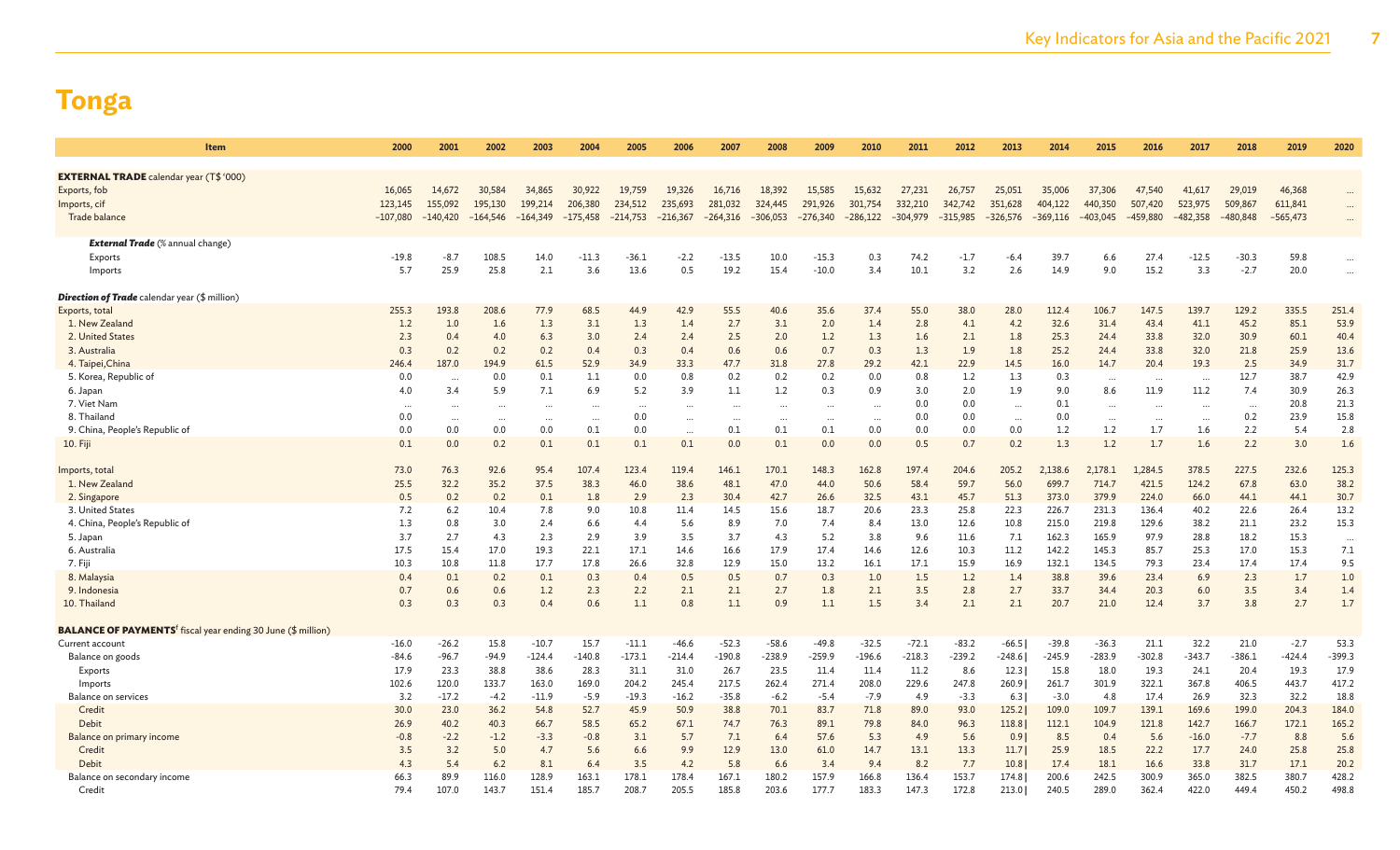| Item                                                           | 2000     | 2001     | 2002     | 2003     | 2004     | 2005     | 2006       | 2007             | 2008            | 2009     | 2010       | 2011    | 2012     | 2013    | 2014       | 2015            | 2016            | 2017                 | 2018     | 2019     | 2020                 |
|----------------------------------------------------------------|----------|----------|----------|----------|----------|----------|------------|------------------|-----------------|----------|------------|---------|----------|---------|------------|-----------------|-----------------|----------------------|----------|----------|----------------------|
|                                                                |          |          |          |          |          |          |            |                  |                 |          |            |         |          |         |            |                 |                 |                      |          |          |                      |
| Debit                                                          | 13.1     | 17.1     | 27.7     | 22.6     | 22.6     | 30.6     | 27.1       | 18.7             | 23.4            | 19.9     | 16.5       | 10.9    | 19.1     | 38.2    | 39.9       | 46.4            | 61.5            | 57.0                 | 66.8     | 69.5     | 70.6                 |
| Capital account                                                | 4.2      | 6.2      | 15.8     | 17.4     | 75.6     | 24.2     | 45.0       | 53.8             | 69.0            | 69.6     | 37.9       | 124.4   | 87.5     | 88.6    | 100.7      | 23.2            | 15.2            | 29.8                 | 40.6     | 42.1     | 22.2                 |
| Credit                                                         | 15.7     | 28.6     | 41.1     | 33.9     | 89.6     | 50.4     | 60.3       | 64.6             | 77.0            | 107.3    | 60.8       | 188.4   | 106.8    | 109.7   | 125.6      | 26.8            | 17.5            | 32.6                 | 44.6     | 44.5     | 23.3                 |
| Debit                                                          | 11.5     | 22.3     | 25.3     | 16.5     | 14.0     | 26.2     | 15.3       | 10.7             | 8.0             | 37.7     | 22.9       | 64.0    | 19.2     | 21.1    | 24.9       | 3.6             | 2.3             | 2.8                  | 4.1      | 2.4      | 1.1                  |
| <b>Financial account</b>                                       |          |          |          |          |          |          |            |                  |                 |          |            |         |          |         |            | 55.7            | 72.7            | 72.9                 | 58.8     | 31.6     | 39.6                 |
| Direct investment                                              |          |          |          |          |          |          |            |                  |                 |          |            |         |          |         |            | 3.1             | $-1.0$          | 9.9                  | $-11.3$  | $-4.1$   | $-0.5$               |
| Portfolio investment                                           |          |          |          |          |          |          |            |                  |                 |          |            |         |          |         |            | 0.0             | $\cdots$        | 0.0                  | $-0.0$   | $-10.9$  | $-11.2$              |
| <b>Financial derivatives</b>                                   |          |          |          |          |          |          |            |                  |                 |          |            |         |          |         | $\ddotsc$  | $\ddots$        | $\cdots$        | $\ddots$             | $\cdots$ |          | $\ddot{\phantom{a}}$ |
| Other investment                                               |          |          |          |          |          |          |            |                  |                 |          |            |         |          |         |            | 52.6            | 73.7            | 63.0                 | 70.1     | 46.7     | 51.3                 |
| Net errors and omissions                                       | 3.9      | 19.5     | $-17.8$  | $-9.3$   | $-38.5$  | $-20.7$  | 2.7        | 6.9              | $-12.9$         | 27.4     | 28.8       | $-19.0$ | 10.2     | $-4.9$  | $-49.7$    | $-27.4$         | $-43.7$         | $-81.9$              | $-59.5$  | $-55.4$  | $-55.6$              |
| Overall balance                                                | $-7.9$   | $-0.4$   | 13.8     | $-2.6$   | 52.8     | $-7.6$   | 1.1        | 8.4              | $-2.5$          | 47.1     | 34.2       | 33.3    | 14.5     | 17.2    | 11.2       | 15.2            | 65.2            | 53.0                 | 60.9     | 15.6     | 59.5                 |
| Reserves and related items                                     | 7.9      | 0.4      | $-13.8$  | 2.6      | $-52.8$  | 7.6      | $-1.1$     | $-8.4$           | 2.5             | $-47.1$  | $-34.2$    | $-33.3$ | $-14.5$  | $-17.2$ | $-11.2$    | $-15.2$         | $-65.2$         | $-53.0$              | $-60.9$  | $-15.6$  | $-59.5$              |
| International investment position                              |          |          |          |          |          |          |            |                  |                 |          |            |         |          |         |            |                 |                 |                      |          |          |                      |
| <b>Balance of Payments</b> (% of GDP at current market prices) |          |          |          |          |          |          |            |                  |                 |          |            |         |          |         |            |                 |                 |                      |          |          |                      |
| Exports                                                        | 9.4      | 13.9     | 21.4     | 18.6     | 11.8     | 11.9     | 10.7       | 8.8              | 7.0             | 3.6      | 3.1        | 2.6     | 1.9      | 2.8     | 3.7        | 4.5             | 4.6             | 5.2                  | 4.2      | 3.8      |                      |
| Imports                                                        | 53.7     | 71.9     | 73.7     | 78.8     | 70.6     | 78.2     | 84.7       | 71.7             | 77.9            | 84.7     | 56.0       | 52.3    | 53.4     | 59.2    | 60.6       | 74.9            | 76.5            | 79.7                 | 84.7     | 87.3     | $\cdots$             |
| Balance on goods                                               | $-44.3$  | $-57.9$  | $-52.3$  | $-60.1$  | $-58.8$  | $-66.3$  | $-74.0$    | $-62.9$          | $-70.9$         | $-81.2$  | $-53.0$    | $-49.7$ | $-51.6$  | $-56.4$ | $-57.0$    | $-70.4$         | $-71.9$         | $-74.5$              | $-80.5$  | $-83.5$  | $\cdots$             |
| Current account balance                                        | $-8.4$   | $-15.7$  | 8.7      | $-5.2$   | 6.6      | $-4.3$   | $-16.1$    | $-17.3$          | $-17.4$         | $-15.6$  | $-8.7$     | $-16.4$ | $-17.9$  | $-15.1$ | $-9.2$     | $-9.0$          | 5.0             | 7.0                  | 4.4      | $-0.5$   | $\cdots$             |
| Overall balance                                                | $-4.1$   | $-0.3$   | 7.6      | $-1.3$   | 22.1     | $-2.9$   | 0.4        | 2.8              | $-0.7$          | 14.7     | 9.2        | 7.6     | 3.1      | 3.9     | 2.6        | 3.8             | 15.5            | 11.5                 | 12.7     | 3.1      | $\ddotsc$            |
|                                                                |          |          |          |          |          |          |            |                  |                 |          |            |         |          |         |            |                 |                 |                      |          |          |                      |
| <b>INTERNATIONAL RESERVES</b> as of end of period (\$ million) |          |          |          |          |          |          |            |                  |                 |          |            |         |          |         |            |                 |                 |                      |          |          |                      |
| Total                                                          | 24.6     | 23.8     | 25.1     | 39.8     | 55.3     | 46.9     | 48.0       | 65.2             | 69.8            | 95.7     | 104.5      | 143.3   | 152.4    | 155.5   | 158.8      | 156.1           | 176.5           | 198.5                | 215.1    | 218.4    | 302.0                |
| Gold, national valuation                                       | $\cdots$ | $\cdots$ | $\cdots$ | $\cdots$ | $\ddots$ | $\cdots$ | $\cdots$   | $\cdots$         | $\cdots$        |          |            |         | $\cdots$ |         | $\ddotsc$  | $\cdots$        | $\cdots$        | $\cdots$             | $\cdots$ | $\cdots$ |                      |
| Foreign exchange                                               | 22.3     | 21.4     | 22.5     | 36.9     | 52.2     | 44.0     | 44.9       | 61.9             | 66.4            | 81.9     | 91.0       | 129.8   | 138.9    | 142.0   | 146.0      | 143.9           | 164.7           | 186.0                | 202.9    | 206.2    | 289.2                |
| Reserve position in the IMF                                    | 2.2      | 2.1      | 2.3      | 2.5      | 2.7      | 2.4      | 2.6        | 2.7              | 2.6             | 2.7      | 2.6        | 2.6     | 2.6      | 2.6     | 2.5        | 2.4             | 4.6             | 4.9                  | 4.8      | 4.8      | 4.9                  |
| SDRs                                                           | 0.1      | 0.2      | 0.3      | 0.3      | 0.4      | 0.4      | 0.5        | 0.7              | 0.7             | 11.1     | 10.9       | 10.9    | 10.9     | 10.9    | 10.3       | 9.8             | 7.2             | 7.7                  | 7.5      | 7.5      | 7.8                  |
|                                                                |          |          |          |          |          |          |            |                  |                 |          |            |         |          |         |            |                 |                 |                      |          |          |                      |
| <b>EXCHANGE RATES (T\$-\$)</b>                                 |          |          |          |          |          |          |            |                  |                 |          |            |         |          |         |            |                 |                 |                      |          |          |                      |
| End of period                                                  | 2.0      | 2.2      | 2.2      | 2.0      | 1.9      | 2.1      | 2.0        | 1.9              | 2.1             | 1.9      | 1.8        | 1.7     | 1.7      | 1.8     | 2.0        | 2.2             | 2.2             | 2.2                  | 2.3      | 2.3      | 2.3                  |
| Average of period                                              | 1.8      | 2.1      | 2.2      | 2.1      | 2.0      | 1.9      | 2.0        | 2.0              | 1.9             | 2.0      | 1.9        | 1.7     | 1.7      | 1.8     | 1.8        | 2.1             | 2.2             | 2.2                  | 2.2      | 2.3      | 2.3                  |
|                                                                |          |          |          |          |          |          |            |                  |                 |          |            |         |          |         |            |                 |                 |                      |          |          |                      |
| <b>EXTERNAL INDEBTEDNESS</b> as of end of year (\$ million)    |          |          |          |          |          |          |            |                  |                 |          |            |         |          |         |            |                 |                 |                      |          |          |                      |
| Total debt outstanding and disbursed                           | 74.0     | 71.4     | 81.5     | 93.4     | 94.4     | 89.0     | 91.6       | 96.9             | 99.0            | 114.9    | 153.7      | 191.2   | 198.0    | 199.6   | 195.9      | 184.3           | 174.4           | 193.1                | 186.8    | 186.5    |                      |
| Long-term debt                                                 | 65.0     | 62.6     | 71.8     | 82.9     | 83.4     | 79.5     | 81.6       | 86.5             | 88.8            | 104.6    | 143.5      | 181.1   | 187.8    | 189.4   | 186.4      | 175.2           | 165.6           | 183.7                | 177.7    | 177.4    |                      |
| Public and publicly guaranteed                                 | 65.0     | 62.6     | 71.8     | 82.9     | 83.4     | 79.5     | 81.6       | 86.5             | 88.8            | 104.6    | 143.5      | 181.1   | 187.8    | 189.4   | 186.4      | 175.2           | 165.6           | 183.7                | 177.7    | 177.4    |                      |
| Private nonguaranteed                                          |          |          |          |          |          |          |            |                  |                 |          |            |         |          |         |            |                 |                 |                      |          |          |                      |
| Short-term debt                                                | 0.4      | 0.5      | 0.8      | 0.8      | 0.7      | 0.1      | 0.1        | $\cdots$         | $\cdots$        | 0.0      | 0.0        | 0.0     | 0.0      | 0.0     | 0.0        | $\cdots$        | $\cdots$        | $\ddot{\phantom{a}}$ | $\ddots$ | $\cdots$ | $\ddotsc$            |
| Use of IMF credit                                              | 8.6      | 8.3      | 8.9      | 9.8      | 10.2     | 9.4      | 9.9        | 10.4             | 10.1            | 10.3     | 10.1       | 10.1    | 10.1     | 10.1    | 9.5        | 9.1             | 8.8             | 9.4                  | 9.2      | 9.1      | $\ddotsc$            |
| External debt (% of GNI)                                       | 35.7     | 39.3     | 43.8     | 46.0     | 40.5     | 34.1     | 30.8       | 32.0             | 28.3            | 35.7     | 40.6       | 44.8    | 40.9     | 43.2    | 44.2       | 41.8            | 41.3            | 40.3                 | 36.0     | 34.7     |                      |
| Total long-term debt (% of total debt)                         | 87.9     | 87.7     | 88.1     | 88.7     | 88.4     | 89.3     | 89.0       | 89.3             | 89.8            | 91.0     | 93.4       | 94.7    | 94.9     | 94.9    | 95.1       | 95.1            | 94.9            | 95.1                 | 95.1     | 95.1     | $\cdots$             |
| Short-term debt (% of total debt)                              | 0.5      | 0.7      | 0.9      | 0.8      | 0.8      | 0.1      |            |                  |                 |          |            | 0.0     | 0.0      | 0.0     |            |                 |                 |                      |          |          |                      |
|                                                                |          | 9.8      | 8.9      | 8.3      | 8.6      | 9.8      | 0.2<br>8.6 | $\cdots$<br>10.6 | $\ddots$<br>8.7 | $\cdots$ | 0.0<br>9.3 | 6.5     | 6.1      | 5.7     | 0.0<br>6.7 | $\cdots$<br>7.3 | $\cdots$<br>5.1 |                      | $\cdots$ | $\cdots$ |                      |
| Debt service (% of exports of goods and services)              |          |          |          |          |          |          |            |                  |                 | 7.2      |            |         |          |         |            |                 |                 | 4.0                  | 6.6      | 3.3      |                      |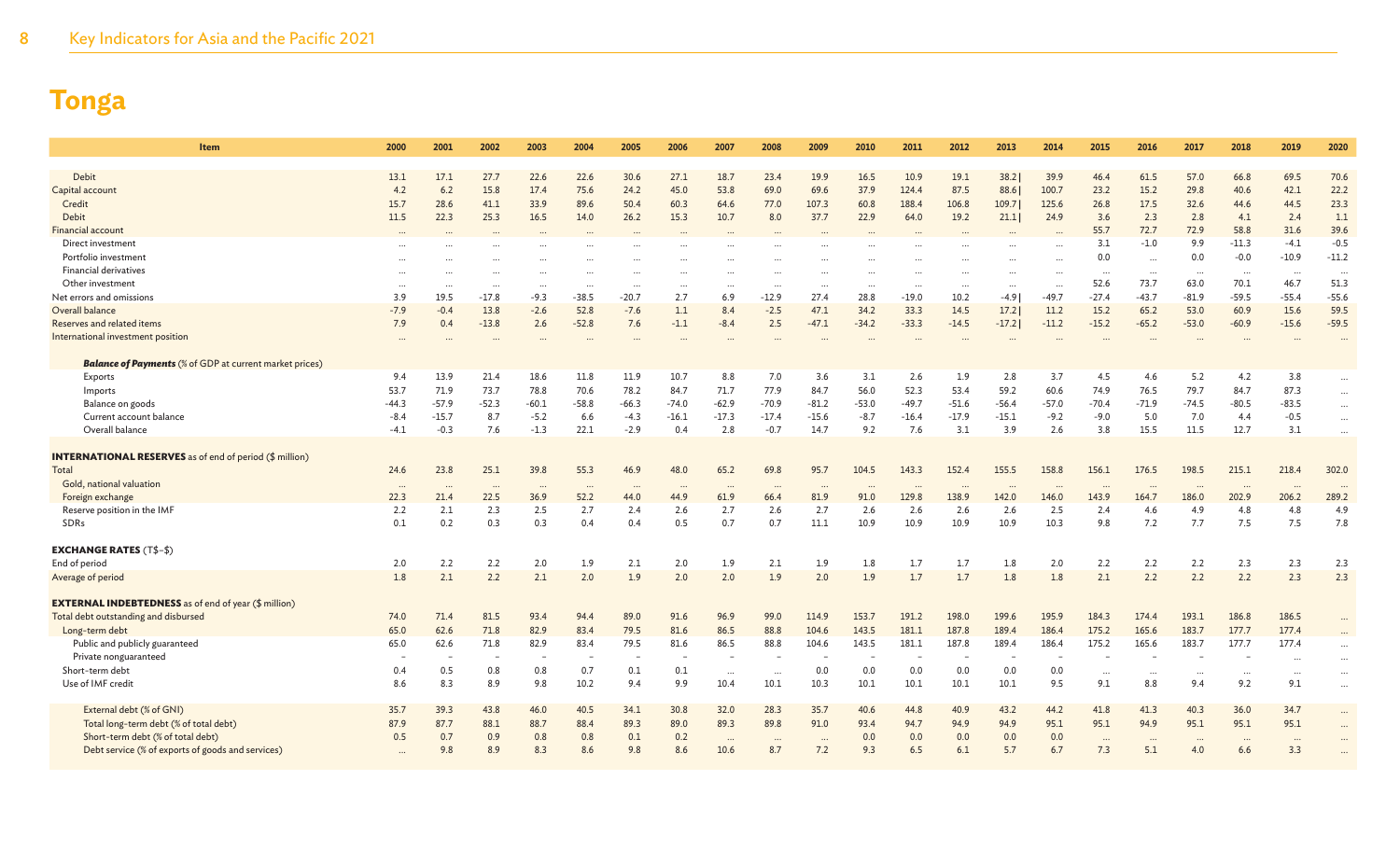| Item                                                               | 2000     | 2001 | 2002    | 2003 | 2004     | 2005     | 2006     | 2007 | 2008     | 2009     | 2010 | 2011     | 2012     | 2013 | 2014 | 2015 | 2016 | 2017 | 2018 | 2019     | 2020     |
|--------------------------------------------------------------------|----------|------|---------|------|----------|----------|----------|------|----------|----------|------|----------|----------|------|------|------|------|------|------|----------|----------|
|                                                                    |          |      |         |      |          |          |          |      |          |          |      |          |          |      |      |      |      |      |      |          |          |
| Debt service transactions during the year $(\frac{4}{3})$ million) |          |      |         |      |          |          |          |      |          |          |      |          |          |      |      |      |      |      |      |          |          |
| Principal repayments on long-term debt                             | 3.7      | 2.0  | 2.7     |      | 3.3      |          |          | 3.6  |          | 2.4      | 2.7  | 3.3      | 3.5      | 3.5  | 4.0  | 3.6  | 3.5  | 2.8  | 6.2  | 2.7      | 13.3     |
| Interest on long-term debt                                         | 0.9      | 0.6  | 0.7     | 0.8  | 0.9      |          | 0.8      |      |          | 1.4      | 2.4  | 2.7      | 2.9      | 3.1  | 2.6  | 2.9  | 2.7  |      | 4.1  | 2.7      | 2.9      |
| Interest on short-term debt                                        | 0.0      | 0.0  | 0.0     | 0.0  | $\cdots$ | $\cdots$ |          |      |          |          |      |          |          |      |      |      |      |      |      |          |          |
| Average terms of new commitments                                   |          |      |         |      |          |          |          |      |          |          |      |          |          |      |      |      |      |      |      |          |          |
| Interest rate (% per annum)                                        | $\cdots$ | 2.5  | للمستقل | 0.8  | $\cdots$ | 0.8      | $\cdots$ | 2.0  | $\cdots$ | 3.7      | 2.0  | $\cdots$ | $\cdots$ | 0.8  | 0.8  | 0.8  |      |      | 1.8  | $\cdots$ |          |
| Maturity (years)                                                   | $\cdots$ | 15.1 | 29.6    | 39.8 |          | 39.9     | $\cdots$ | 20.8 | $\cdots$ | 10.1     | 20.1 | $\cdots$ | $\cdots$ | 39.7 | 39.7 | 39.7 | 36.1 | 30.1 | 20.5 | $\cdots$ |          |
| Grace period (years)                                               | $\cdots$ | 4.6  | 9.1     | 10.3 | $\cdots$ | 10.4     | $\cdots$ | 5.8  | $\cdots$ | $\cdots$ | 5.1  | $\cdots$ | $\cdots$ | 10.2 | 10.2 | 10.2 | 9.8  | 8.9  | .    | $\cdots$ | $\cdots$ |
| Grant element (%)                                                  | $\cdots$ | 16.3 | 45.6    | 57.6 |          | 57.7     | $\cdots$ | 27.7 | $\cdots$ | 5.4      | 26.7 | $\cdots$ | $\cdots$ | 57.4 | 57.4 | 57.3 | 53.2 | 45.9 | 24.3 | $\cdots$ | $\cdots$ |
|                                                                    |          |      |         |      |          |          |          |      |          |          |      |          |          |      |      |      |      |      |      |          |          |

... = data not available; \* = provisional, preliminary, estimate; | = marks break in series; - = magnitude equals zero; 0, 0.0, or -0.0 = magnitude is less than half of unit employed; \$ = United States dollars; GDP = gross domestic product; GNI = gross national income; IMF = International Monetary Fund; km<sup>2</sup> = square kilometer; kWh = kilowatt-hour; NPISHs = nonprofit institutions serving households; SDRs = special drawing right

a For 2006, 2011, and 2016, data are from census years. For 2003 and 2018, data are from the Labor Force Sample survey.

b For 2003 and 2006, includes professional, scientific and technical activities; administrative and support service activities; public administration and defence; compulsory social security; education; human health and soc arts, entertainment, and recreation; activities of households as employers; and activities of extraterritorial organizations and bodies.

c Defined as those in employment who, during a short reference period, wanted to work additional hours, whose working time in all jobs was less than a specified threshold of hours, and who were available to work additional

d For 2000-2017, includes education; medical health services and supplies; leisure, recreational, and craft supplies; cosmetics and toiletries; personal goods; newspapers and stationery supplies; and other goods and servic

e Refers to the rates on loans for export-oriented industries, manufacturing and raw materials processing, and tourism-related activities except restaurants.

f Prior to May 2014, data are based on the IMF's Balance of Payments Manual (fourth edition). From May 2014 onward, data are based on the IMF's Balance of Payments and International Investment Position Manual (sixth editio

#### **Sources:**

| Population                 | Tonga Department of Statistics (TDS). Official communication, 29 March 2021; past communication.                                                                |
|----------------------------|-----------------------------------------------------------------------------------------------------------------------------------------------------------------|
| Labor Force                | TDS. Official communication, 29 March 2021; past communication.                                                                                                 |
| <b>National Accounts</b>   | TDS. Official communication, 29 March 2021; past communication.                                                                                                 |
| Production Index           |                                                                                                                                                                 |
| Agriculture                | Food and Agriculture Organization of the United Nations. FAOSTAT Database. http://www.fao.org/faostat/en/#data/RL (accessed 1 June 2021).                       |
| Energy                     | National Reserve Bank of Tonga (NRBT). Official communication, 1 April 2021.                                                                                    |
| Price Indexes              | TDS. Official communication, 29 March 2021; past communication.                                                                                                 |
| Money and Interest Rates   | NRBT. Official communication, 1 April 2021.                                                                                                                     |
| <b>Government Finance</b>  | Government of Tonga, Ministry of Finance and National Planning. Budget Statement. http://www.finance.gov.to/index.php/budget-statement (accessed 11 April 2021) |
| <b>External Trade</b>      | TDS. Official communication, 29 March 2021; past communication.                                                                                                 |
| Direction of Trade         | International Monetary Fund (IMF). Direction of Trade Statistics. http://data.imf.org/ (accessed 18 May 2021).                                                  |
| <b>Balance of Payments</b> | NRBT. Official communication, 1 April 2021.                                                                                                                     |